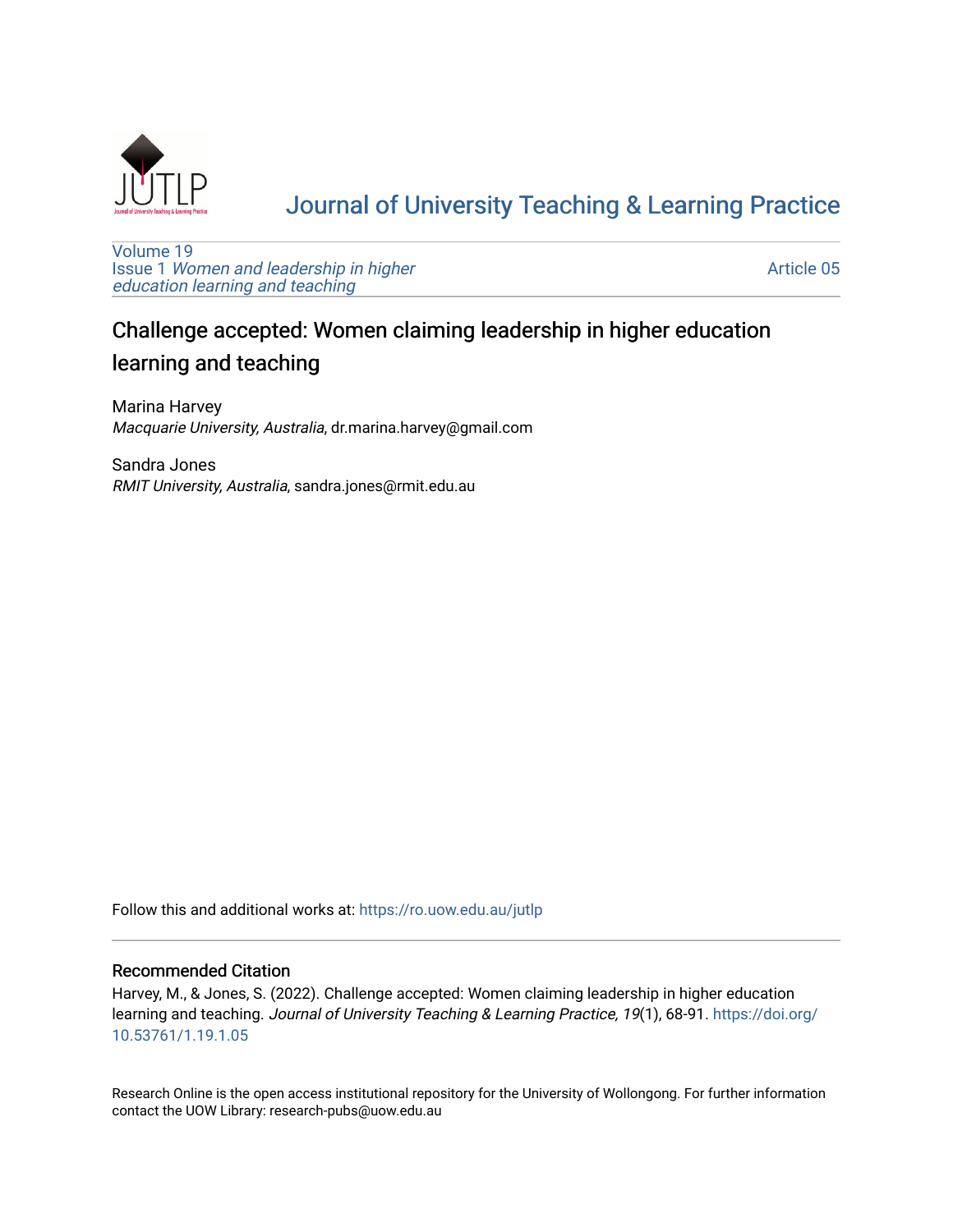# Challenge accepted: Women claiming leadership in higher education learning and teaching

# **Abstract**

A recognised challenge for women in higher education learning and teaching is of rightfully claiming leadership. Higher education processes for recruitment, promotion, awards, grants and fellowship are founded on an ability to document and convincingly present one's leadership contribution. The focus is on evidencing from a traditional, formal positional role view of leadership. However, the leadership contribution of women to learning and teaching often accords with a more distributed leadership approach. This may lead to women, unguided in how to evidence their leadership contribution and impact, being unable to self-acknowledge and claim their leadership contribution. The challenge for women is in claiming their leadership contribution and impact so as not to be disadvantaged in academic career progression and recognition. Drawing on a database of 15 years of research into a distributed leadership in learning and teaching, a Linguistics Inquiry approach is employed to explore reflections of female academics to their leadership contributions in learning and teaching. This reveals evidence-based strategies that have successfully supported a positive transition, by women, to self-acknowledge their leadership contributions. Many of these are resource intensive and difficult to sustain in the current higher education sector context of diminishing and reduced resources. To present a low-resource alternative, the six tenets of a Distributed Leadership approach structure a low-resource framework alternative that provides key conceptual prompts for presenting a leadership case. Vignettes of applying the framework in practice are provided to illustrate its transferability across a range of scenarios for women to rightfully claim their leadership contribution.

# Practitioner Notes

- 1. Women academics are more proportionally represented at the lower and mid-career academic roles and in learning and teaching roles. Programs and strategies to support women in leadership have been resource intensive and achieved limited outcomes in terms of career progression.
- 2. The challenge identified for women is how to rightfully claim their leadership. There is a lack of guidance on how to self-identify the diverse leadership roles they, as academics focused on learning and teaching may be undertaking, but not recognising.
- 3. Our proposal is to move away from evidencing from a traditional, formal positional role view of leadership to one of evidencing with a distributed leadership approach. The basic tenets of distributed leadership have potential as a guidance mechanism for developing a case for leadership, that is simple in structure and economical in cost.
- 4. Based on the tenets of distributed leadership. the 6Es, we have designed a 6 step, lowresource framework – the *Claiming leadership with the 6E framework*. This framework enables women to systematically develop a robust, evidence-based case for claiming leadership with confidence, with the 6Es providing the structural lexicon on which to build a case.

# Keywords

Women academics, Distributed leadership, University leadership, Tenets of leadership This article is available in Journal of University Teaching & Learning Practice: [https://ro.uow.edu.au/jutlp/vol19/iss1/](https://ro.uow.edu.au/jutlp/vol19/iss1/05)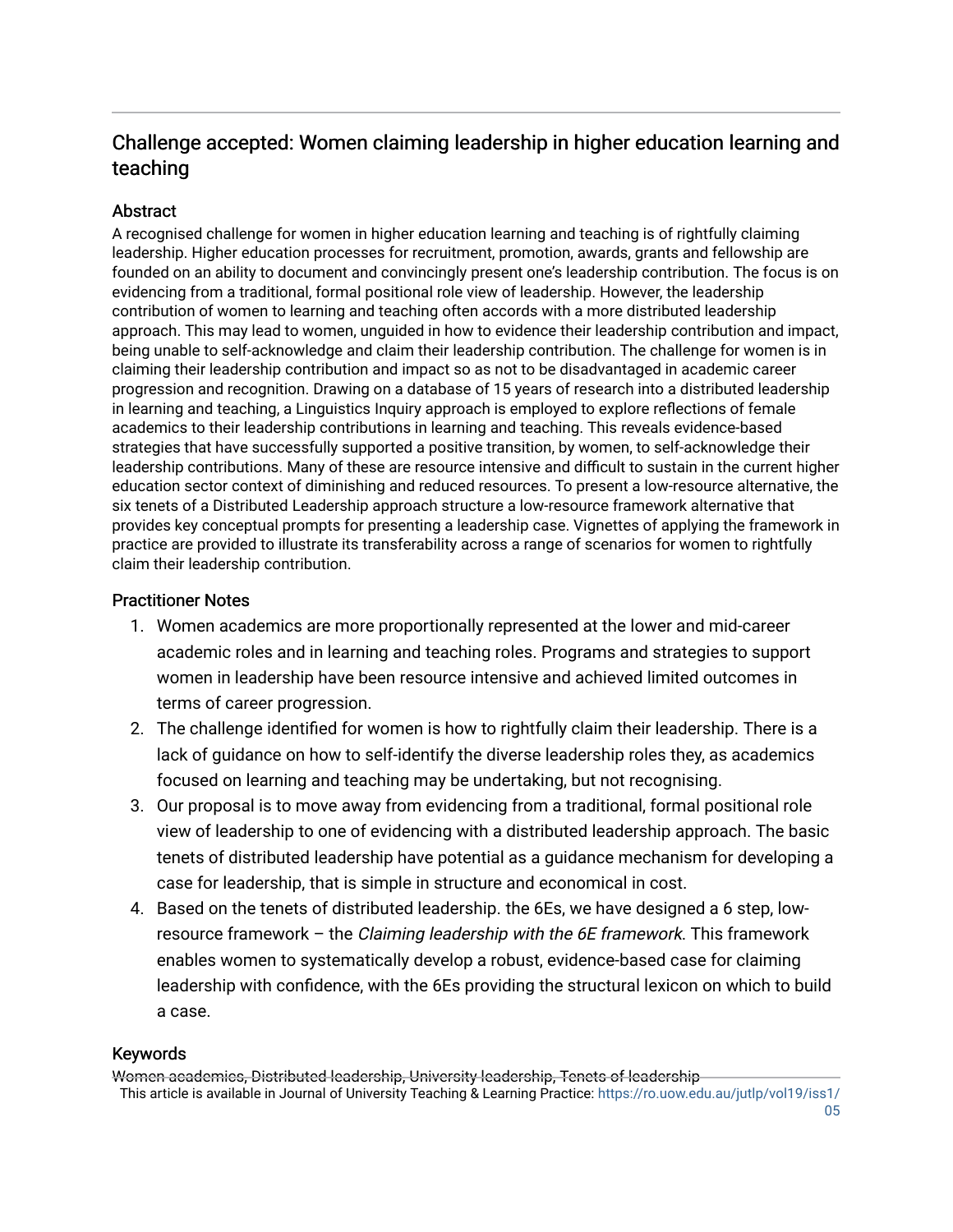## **Introduction**

Leadership in higher education is complex in several ways. It demonstrates a unique combination of positional leadership that incorporates managerial, strategic, and administrative functions and informal leadership that incorporates research, learning and teaching and engagement with external stakeholders (Morley, 2013). It includes a broad mix of tasks and responsibilities, including "management of staff strategy, finances and resources, operational planning, policy development, quality assurance processes, improving student outcomes, and encouraging community and the professions/industry" (Morley, 2013, p.9). It is a contested concept in academic settings in which there is "potential for ambiguity and conflict between professional and managerial roles" (Bolden et al., 2015, p.6).

A recognised challenge for women in higher education learning and teaching is of rightfully claiming leadership. Morley (2013) reports that "throughout the 27 countries in the EU, only 13% of all institutions in the higher education sector and 9% of universities awarding PhD degrees, were headed by women" (p.3). This is notable given that ten years earlier the United National Educational, Scientific and Cultural Organisation had published a good practice guidebook (UNESCO, 2002) aimed at assisting women to attain management positions in higher education.

In the UK only 25.5% of professors in 2017-8 were female (Johns, 2020). A study of women academics in the Hong Kong Academy found women to be in the minority of both formal (senior managerial), and distributed and informal leadership roles (such as professor and program leaders) (Aiston & Yang, 2017). This led to a claim that, while there is lack of data at present to generalise across Asian higher education, it does appear that women are similarly under-represented, indeed absent, in Asian higher education leadership

Similar findings have been found in the USA for "while women have made significant inroads into the senior leadership of American higher education, parity for women presidents<sup>1</sup> has yet to be reached" (Ballenger, 2010 p.1). Three cultural and structural barriers were identified as causal factors: lack of mentoring, the 'good old boys' network (p.16) and gender inequities.

In Australia, a study into gender segregation in the university workforce found that there were more women in administrative (positional) leadership roles of Deputy Vice-Chancellor and Vice-Chancellor, than in functional (informal) leadership as Professors, concluding that "the senior ranks of Professor (Level E) and Associate Professor (Level D) are still the preserve of men" (Strachan et al., 2011, p 311). This led to the suggestion that "access to this relatively small administrative elite may be more open to women than the highest-level research positions" (p.311).

Some historical statistics indicate that change is slow. In the UK, in the 10 years between 2008 and 2018 the number of female vice chancellors increased from 12 to only 50 (Johns, 2020). In Australia in 2004 "28% (or 11 of 39) of Vice-Chancellors were women, 26% of Deputy Vice-Chancellors were women and 39% of senior administrative staff…. were women. In late 2009, 18% (or 7 of 39) of Vice-Chancellors were women, 34% of Deputy Vice-Chancellors were women and just on 40% of senior administrative staff were women (Universities Australia, 2010, p,2). By 2017 "one in four Vice-Chancellors and one in six Chancellors are women. One in three Deputy Vice-Chancellors are women, but only one in seven DVC" (Corporates) (WomenCount, 2017, p.4). Over the period of  $2015 - 2019$  the percentage of senior academic women (level D & above) increased by an average

<sup>&</sup>lt;sup>1</sup> The highest leadership position in higher education in the US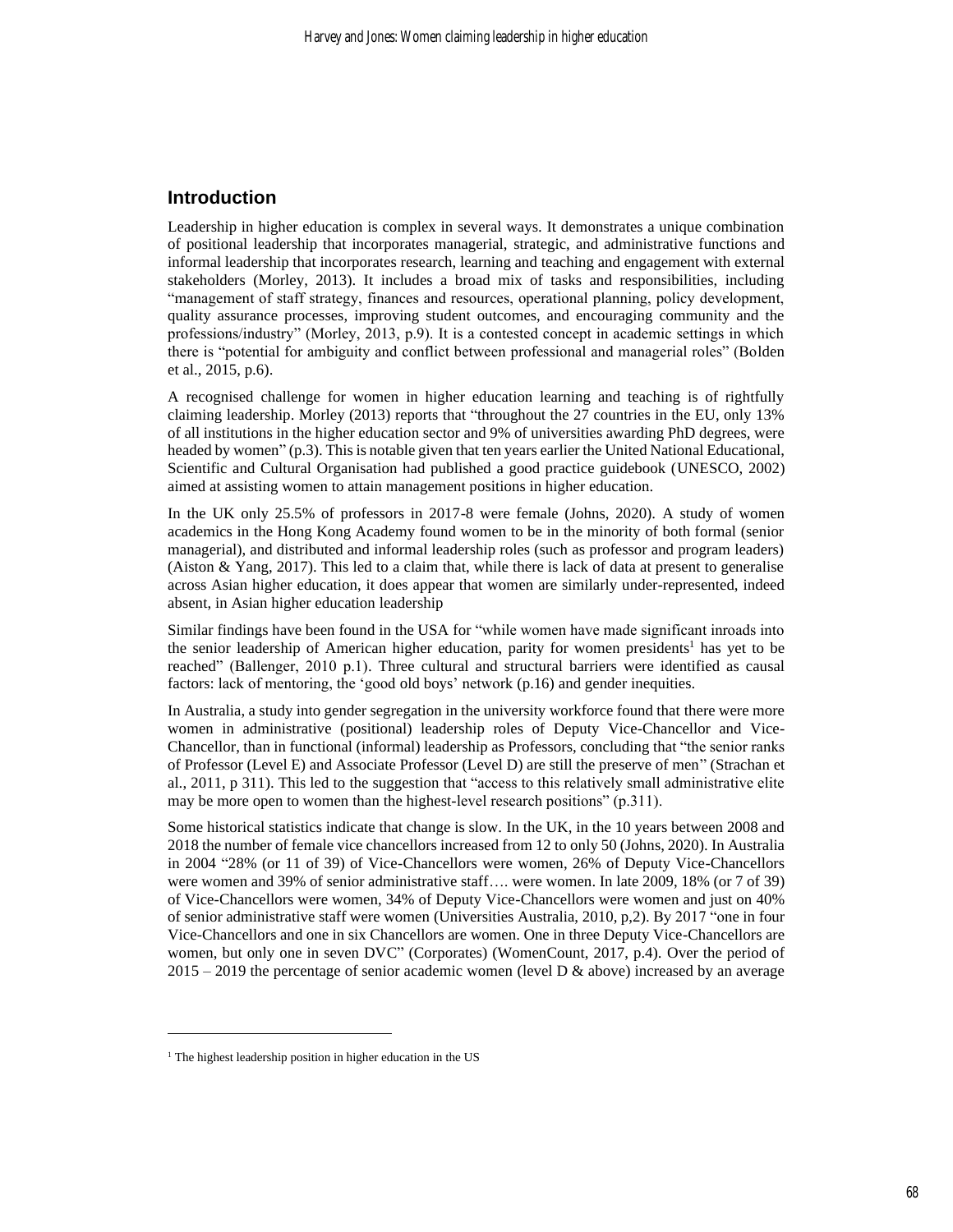of 4 percentage points (Universities Australia, 2020) so that by 2019 there were "86% more men than women at associate professor and professor levels" (Devlin, 2021).

Women continue to be "concentrated in the lower academic ranks" (Blackmore, 2020, p.1334). In addition to family responsibilities, identified barriers include gender bias, men in gatekeeping roles and a "boys club", and managerialism re-emphasising "the discrimination of women in working towards promotion" (Francis & Stulz, 2020, p. 49). Overall, however, there is limited empirical data to explain poorer outcomes of academic careers for women compared to men in Australia (Sharafizad et al.,  $2018$ )<sup>2</sup>.

Acknowledgment of this gender inequality in leadership in higher education has led to many change proposals. Morley concluded that "it seems we require a re-invigorated and re-textured vocabulary and expanded lexicon to focus on leadership value and challenges that lie ahead for HE…" (2013, p.15). It is to the challenge of re-invigorating and re-texturing vocabulary and expanding the lexicon that this paper is focused. The authors explored the opportunity created for women as more 'post heroic' forms of leadership emerge in response to complexity. These theories include Complexity Leadership Theory (Uhl-Bien et al., 2007); Relational Leadership Theory (Fletcher, 2004); Shared Leadership Theory (Bolden et al., 2015; Pearce & Conger, 2003), and Distributed Leadership Theory (Bolden et al., 2012; Gronn, 2002; Jones et al., 2012a).

Distributed leadership, as a form of post-heroic leadership, eloquently provides the vocabulary and lexicon that allows formal leaders to recognise the leadership contribution of the many experts and the formal and informal leaders across higher education. The lexicon of distributed leadership provides the structure on which women in higher education learning and teaching can construct a case for their claim to leadership.

Framed by a synthesis of 20 funded studies undertaken by the authors and a distillation of data gathered over 15 years, the paper has three main aims. With a focus on the Australian higher education context, first, an overview of strategies that have been employed to support women and leadership is outlined. Next the challenge of women claiming leadership is posed. Third, to counter the historical resource-intensive strategies employed to support women in leadership, a case is presented as to how the tenets (6Es) of distributed leadership can provide the lexicon and a simple 6 step structure to assist women in developing a claim for leadership. These 6 steps are illustrated by authentic vignettes and supported with templates.

## **The context and culture**

An overview of the context and academic career progression cultures of women academics is presented, from the broader macro, or national level, through to the individual or micro level.

#### *National*

At the turn of the century, the Australian Vice Chancellor's Committee developed an action plan for women employed in Australian universities (AVCC, 1999). This action plan built upon the work of five universities of the Australian Technology Network [ATN] who, in 1996, established the Women's Executive Development Program (WEXDEV). This program was designed to support women into (formal) senior management through two strategic foci – mainstream affirmative action into university strategic planning processes together with training programs and a mentoring scheme

 $2$  For a full account see Winchester and Browning (2015).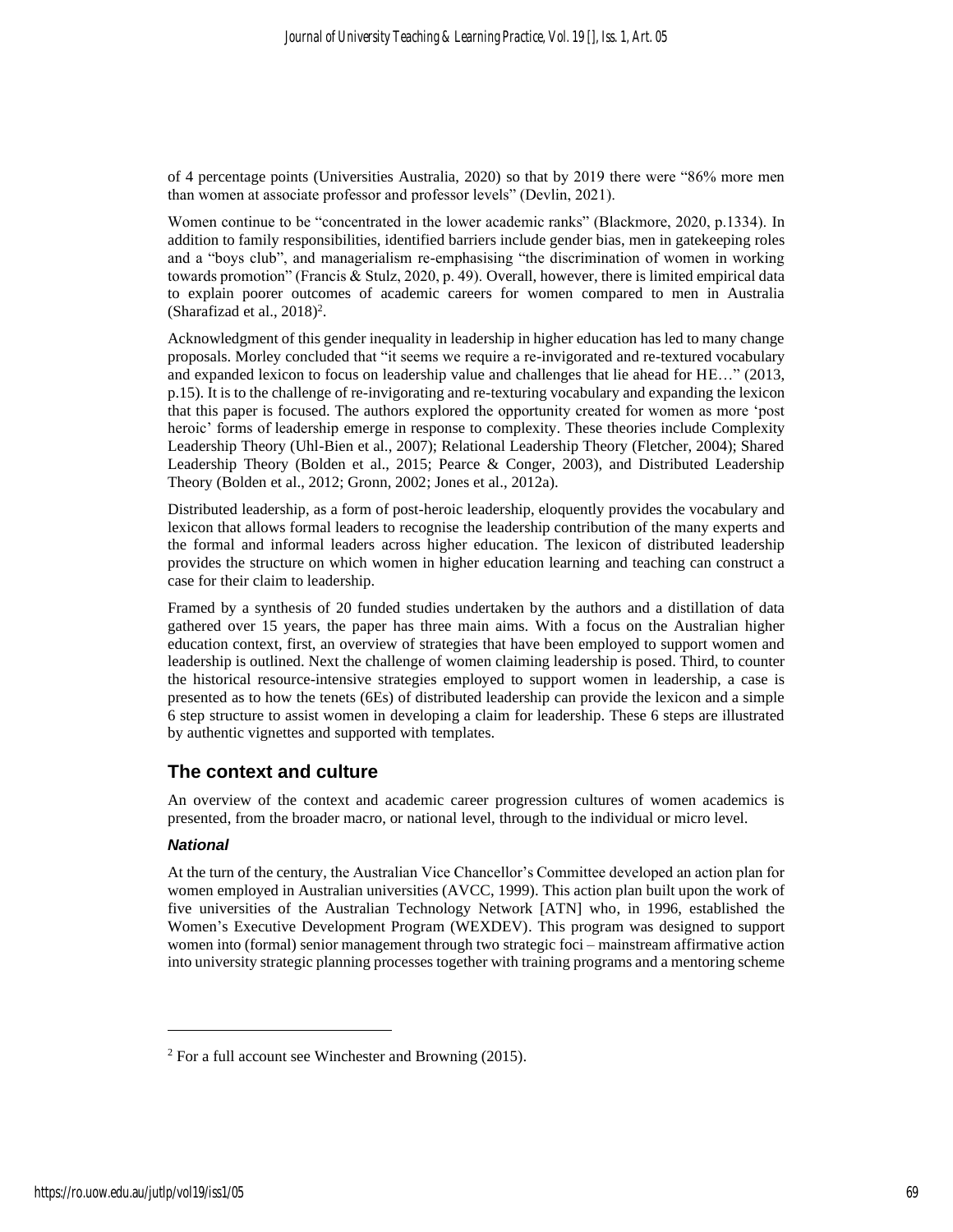(ATN WEXDEV, 1999). The AVCC plan was followed by two more cycles of plans covering 2006- 2010 and then 2011-2014 (Universities Australia, 2010).

The effect of these programs was mixed. While they did assist women to become competitive for promotion positions, there was little evidence of systematic change (Devos et al., 2003). On the one hand, many participants did report significant benefits arising from "creating spaces in which women can meet and discuss shared, and in some cases, different, concerns separate from and confidential to their immediate workplace" (p7). This included visibility at the university and, in some cases promotion. In one university for example, it was found that "women registered in the Women and Leadership program in 2002 were promoted at double the rate of all academic staff" (Browning, 2006, p.8). On the other hand, there was little evidence that the program had become aligned with institutional processes that would have enabled women to "contribute more systematically to university strategic goals in relation to research, and in regard to gender equity" (p.8).

These mixed findings led to a comprehensive study of academic women's promotions in Australian universities (Winchester et al., 2006). The study found examples of positive policies, of progressive strategies, of formal processes together with examples of organisational level strategies available to dismantle cultural barriers that prevent women from achieving seniority in universities. However, it also found that "while equity policies and programmes have been in existence for 20 years, the number of women in senior academic positions in universities has not increased significantly to achieve a critical mass (p.507). Further analysis of women's leadership development programs (Tessens, 2008) focused on the need to identify the type of philosophical approach underpinning programs: whether they were narrow – "fix the women" - or broad (change the organisational culture), developmental (long-term change) or training (short term upskilling of individual women) focussed; and whether they exhibited a cohort (targeted) or smorgasbord (broad sweeping) approach. The conclusion reached was that "without a clear strategy that includes the focus on organizational culture, programs will continue to help individual women fit into organizational cultures while leaving those cultures untouched" (p.338).

## *Institutional*

At the level of the institution, universities and their teams, departments, schools and faculties have independently made choices about approaches to, and programs for, supporting the leadership development and recognition of women in learning and teaching. This ad hoc approach had provided flexibility to experiment and respond to contextual needs, but it also resulted in a lack of any consistency and, possibly, systematic equity across the sector in how women can claim leadership.

Examples of the diverse approaches and strategies adopted by universities as part of a distributed leadership approach have included: supporting leadership development and recognition through a Faculty Scholar program; providing mentorship via education champions, traditional leaders and/or central learning and teaching units; provision of formalised leadership training; encouragement of reflective practice, and creation of Communities of Practice (see Jones et al., 2012a, pp. 34-37). In addition to federal government funding to address national level strategies, these universities provided resources to fund the provision of these strategies.

At one university developmentally appropriate support (Harvey, 2013) was provided to emerging leaders of learning and teaching. Participants first self-identified their professional learning needs, followed by the offering of tailored literature, workshops and networking to meet these needs. Recognising that participants were hesitant in how to document their reflections, structured monthly reflection sessions were designed to provide one-on-one support for recording reflections about leadership.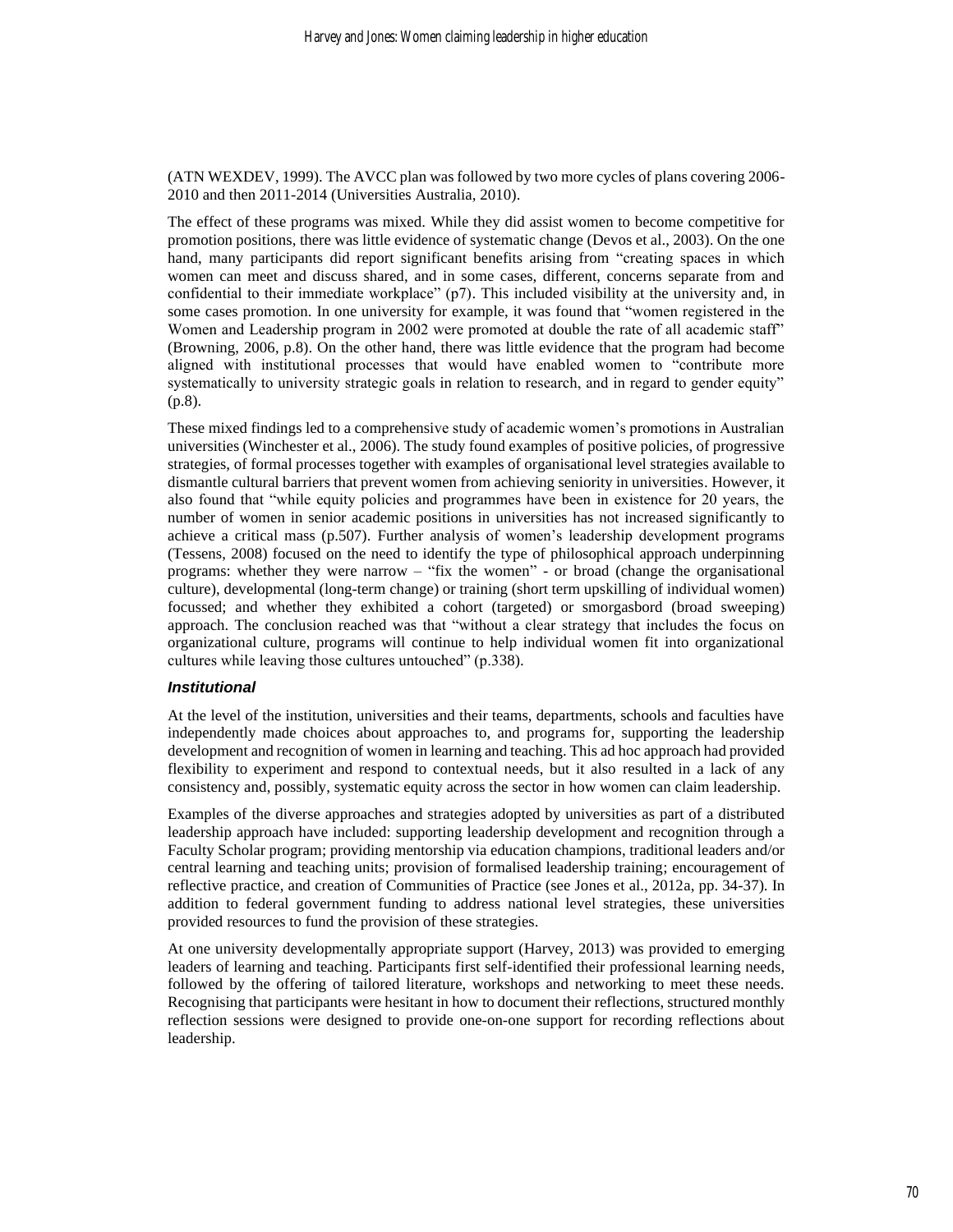More recently, several universities have supported academics to gain leadership recognition through international fellowship schemes (such as that offered through AdvanceHE). It has been posited that such schemes offer a better fit in recognising the collaborative, non-competitive approaches women often adopt when leading teaching (Beckmann, 2019). Such strategies rely on mentoring, an approach identified as facilitating career progression for women academics (Francis & Stulz, 2020).

These strategies, operating at the institutional level, have been successful - in terms of promotion and transition to formal hierarchical leadership roles (Fraser & Harvey, 2008) - but resource intensive. At an individual level, however, the impact on the women academics has been more nuanced, as is explored in the next section.

#### *Individual*

A literature-based search of individual academic responses to leadership provided a better appreciation of academics' attitudes to leadership practice. In practice, academics with a traditional work model of 40:40:20 (research: teaching: leadership and service) find they need to resort to a strategy of presenting "research upfront" (Bosanquet, 2021, p. 434), prioritising research before leadership and teaching. Probert (2013) concluded that "the 40:40:20 formula suggests, at least superficially, an equality of effort and standing between teaching and research. In reality, however, in the period following the creation of the unified national system, research became the dominant element in defining the status of both individual universities and individual academics" (p.8). Recent research has revealed a negative "gendered impact" on research outputs for women as a result of the pandemic (Shankar et al., 2021, p. 171). Accordingly, individual women seeking to claim leadership for learning and teaching may face additional challenges. Furthermore, while many promotions policies are standards-based, asserting promotion based on merit, some women find otherwise as in this case:

"I was first struck by the malleability of merit from my experience of sitting on university selection committees. On one not atypical occasion, several wellcredentialled women were passed over in the compilation of a short list in favour of an objectively less distinguished male candidate who was strongly supported by the chair of the committee. Although the chair conceded that the candidate's record was less than outstanding, what the favoured candidate had to make up for his shortcomings, the chair assured us, was 'potential'" (Thornton 2013, 129).

From the overview of the national, institutional and individual strategies for supporting and recognising leadership in learning and teaching one common factor can be identified: developing and claiming leadership is resource intensive. This is exacerbated by the challenge in claiming leadership as it is 'relatively scarce, hard to measure; slow to gain or lose; and often decided on by insiders' (Blackmore et al., 2016). These findings also suggest that a broader focus on a less traditional heroic or leader-centric approach in higher education may create opportunities for women to claim their leadership contribution.

## **Identifying the challenge**

In the context and culture of universities (as outlined above), support for development and recognition of leadership remains

*"… ad hoc* or absent altogether in any systematic sense. Responsibility for developing the knowledge, skills and capabilities necessary to effectively lead learning and teaching is generally left to the individual, and largely gained 'on the job' and developed through experience. Formal professional development programs, where they are provided, often focus on either learning and teaching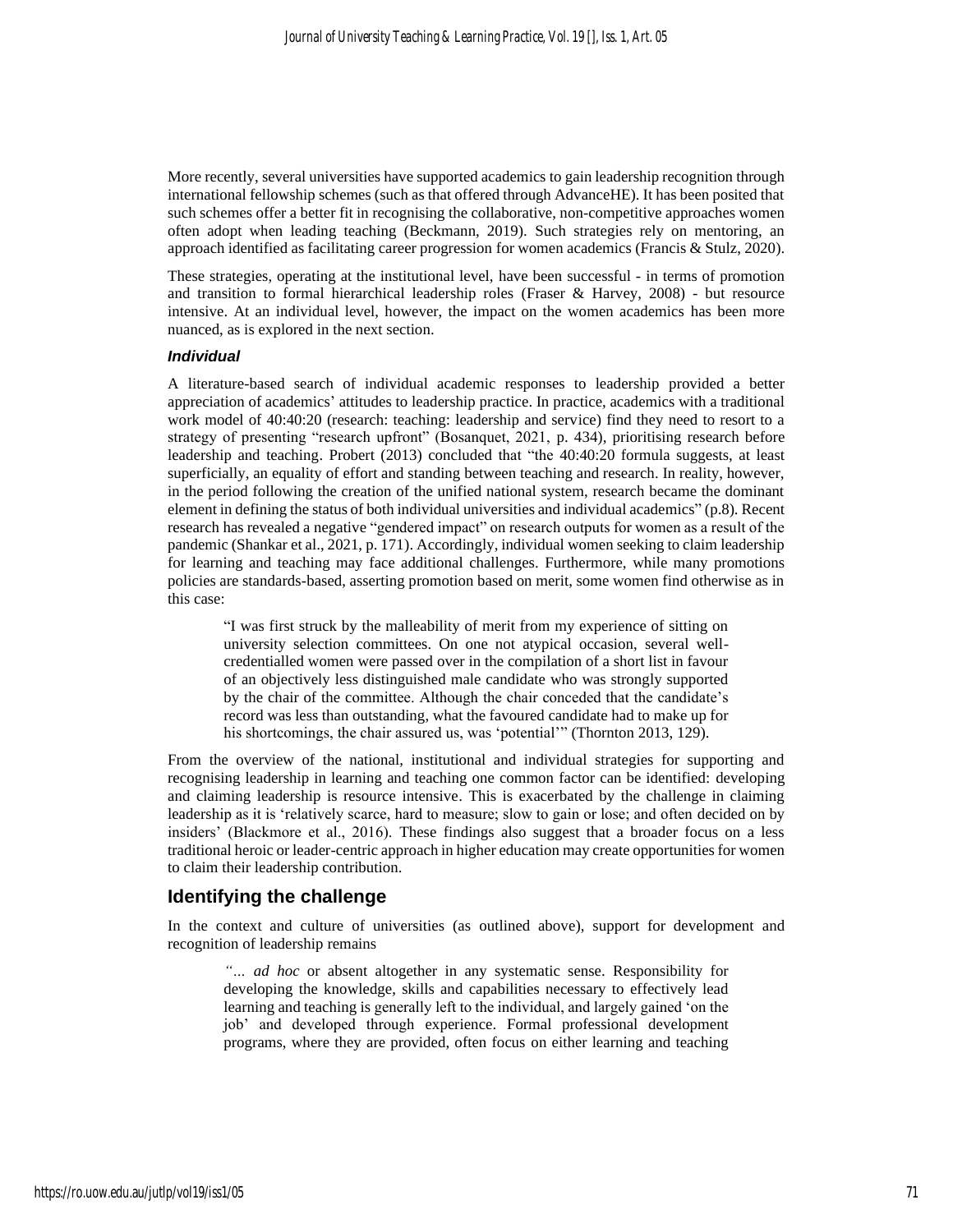practice, or leadership and management development more generally, with the latter targeting staff already in formal positions of management responsibility." (Bosanquet et al., 2008, p.3).

Given that women are more proportionally represented at the lower and mid-career academic roles and that women are more likely to have heavy teaching loads and are therefore "more visible than men in teaching and student support roles" (Beckmann, 2019, p.56), there is a particular need to support these women with their career progression. While mid-career academics recognise the constraint of lack of leadership opportunities that they can claim to progress their careers (Allen et al., 2021, Gibbs et al., 2009), we suggest that a principal reasons for this is a lack of guidance on how to self-identify the diverse leadership roles they, as academics focused on learning and teaching may be undertaking, but not recognising.

The challenge identified for women is how to claim their leadership, how to convincingly present their leadership contribution for processes associated with recruitment, promotion, awards, grants and fellowship. Our proposal is to move away from evidencing from a traditional, formal positional role view of leadership to one of evidencing with a distributed leadership approach. The basic tenets of distributed leadership have potential as a guidance mechanism for developing a case for leadership that is simple in structure and economical in cost. Guided by the tenets for how to evidence women's leadership contribution and impact, they provide a lexicon for structuring a case whereby academics can systematically self-acknowledge and rightfully claim their leadership contribution for career progression and recognition.

# **Methodology**

Reflection is the chosen research methodology (Fook, 2011). This approach is founded on systematic enquiry, aligned with the Scholarship of Teaching and Learning (SOTL) (Daniel  $\&$ Harland, 2018) and structured by Brookfield's (2017) multiple lenses of reflection. These lenses include scholarly research, the reflections of peers, and autobiographical reflections or field notes. By using multiple sources, we are able to triangulate our data and this can contribute to the robustness of the research by substantiating findings (Daniel & Harland, 2018). Human ethics approval was granted for all data collected.

The first step in our reflective method was to explore the impact of leadership programs and outcomes on individual women, the transcriptions of the supported reflection sessions (undertaken to support leadership development as part of the emerging leaders of learning and teaching program mentioned in the Institutional section) were revisited. This provided rich text-based data upon which to analyse the reflective texts of four women academics using LIWC (Linguistics Inquiry and Word Count) (Pennebaker et al., 2015). LIWC is a computer-based text analysis software that allows the study of "various emotional, cognitive, and structural components present in individual's verbal and written speech samples" (p. 1).

The reflective transcripts of four women academics from their first and last structured reflection sessions were analysed using the a priori dictionaries of LIWC to undergo "closed vocabulary text mining" (Hickman et al., 2020, p.12) which categorises text for drives, emotions, and processes. The analysed text revealed a similar change for all four academics over time, namely that affective processes decreased from time 1 (the first session) to time 2 (the last session, a duration of 12 months), that is, there were fewer incidences of emotive language in the text by time 2 (see Table 1). A deeper mining of this category shows that it was the text relating to positive emotions that reduced over time.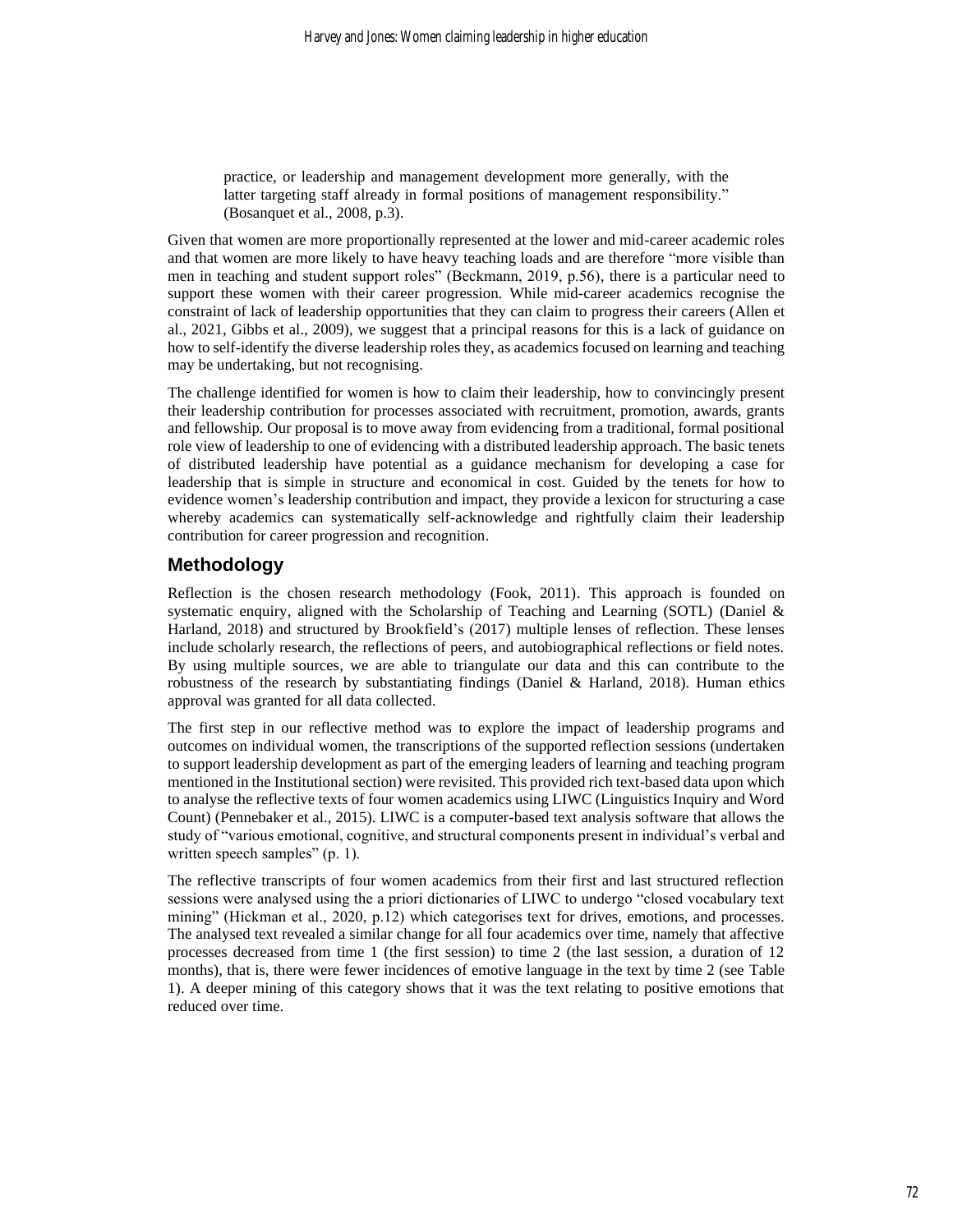At Time 1 the reflectors used emotive words to describe the start of their leadership journey as interesting, exciting, and positive. By Time 2, they are talking about being uncomfortable, struggling, a challenge.

One other category that changed was the cognitive category of "tentative", with all four academics speaking less tentatively over time. At Time 1 tentative words included probably, maybe, sometimes, quite confused, might and perhaps. By Time 2 they used fewer speculative words when discussing their leadership journey.

These results have been interpreted to indicate that, with developmentally appropriate support over time, women academics can develop stronger convictions when verbalising reflections on their leadership. They were developing confidence about leadership. The juxtaposition with the findings is that, over time, they were also less positive about leadership.

#### **Table 1.**

| Academic | <b>Affect</b><br>T1 | <b>Affect</b><br>T2 | Posemo<br>T1 | Posemo<br>Т2 | <b>Tentative</b><br>T1 | <b>Tentative</b><br>T 2 |
|----------|---------------------|---------------------|--------------|--------------|------------------------|-------------------------|
| Ashley   | 3.86                | 3.62                | 3.37         | 3.28         | 4.37                   | 3.76                    |
| Kym      | 3.70                | 3.58                | 2.82         | 2.63         | 3.73                   | 3.50                    |
| Alex     | 4.50                | 3.51                | 3.59         | 2.42         | 3.40                   | 3.03                    |
| Kalani   | 3.52                | 3.00                | 3.14         | 2.68         | 4.54                   | 3.74                    |

Reflecting on leadership - words by category at times 1 and 2.

Step two was to draw upon the authors' 15 years of research into distributed leadership in learning and teaching in Australian higher education and the multiple empirical research outputs that included project reports (from over 20 funded distributed leadership projects, see Harvey & Jones, 2021 for details), a national survey (n=110), and over 21 peerreviewed publications (n=21). The lens of our peers was provided through first-person data including transcripts of academics reflecting on leadership (n=4), and field notes or diaries of academics leading distributed leadership projects  $(n=4)$ . The autobiographical lens drew on the authors' systematic documentation of reflective notes over 15 years.

# **Meeting the challenge: Women claiming leadership through a distributed leadership approach**

#### *The theory of distributed leadership*

Distributed leadership is posited as an approach that can provide a structure for claiming leadership. Theorising distributed leadership has been complex and challenging as it is based on multiple foundational concepts and assumptions. An important step in theory building is to clearly define key concepts and articulate the underlying assumptions on which the theory is founded in order to avoid "conceptual confusion" (Harris & Spillane, 2008 p.28). The underpinning assumptions need to be "tested for their validity" and "critically interrogated" (Kreber, 2004, p.43). This was achieved by interrogating the existing research and theories to "enfold" the literature (Eisenhardt, 1989), and to undertake process and premise reflection in over 20 funded research projects using Distributed Leadership (see Harvey & Jones, 2021).

The resultant, substantiated assumptions, our taken for granted truths, are that distributed leadership: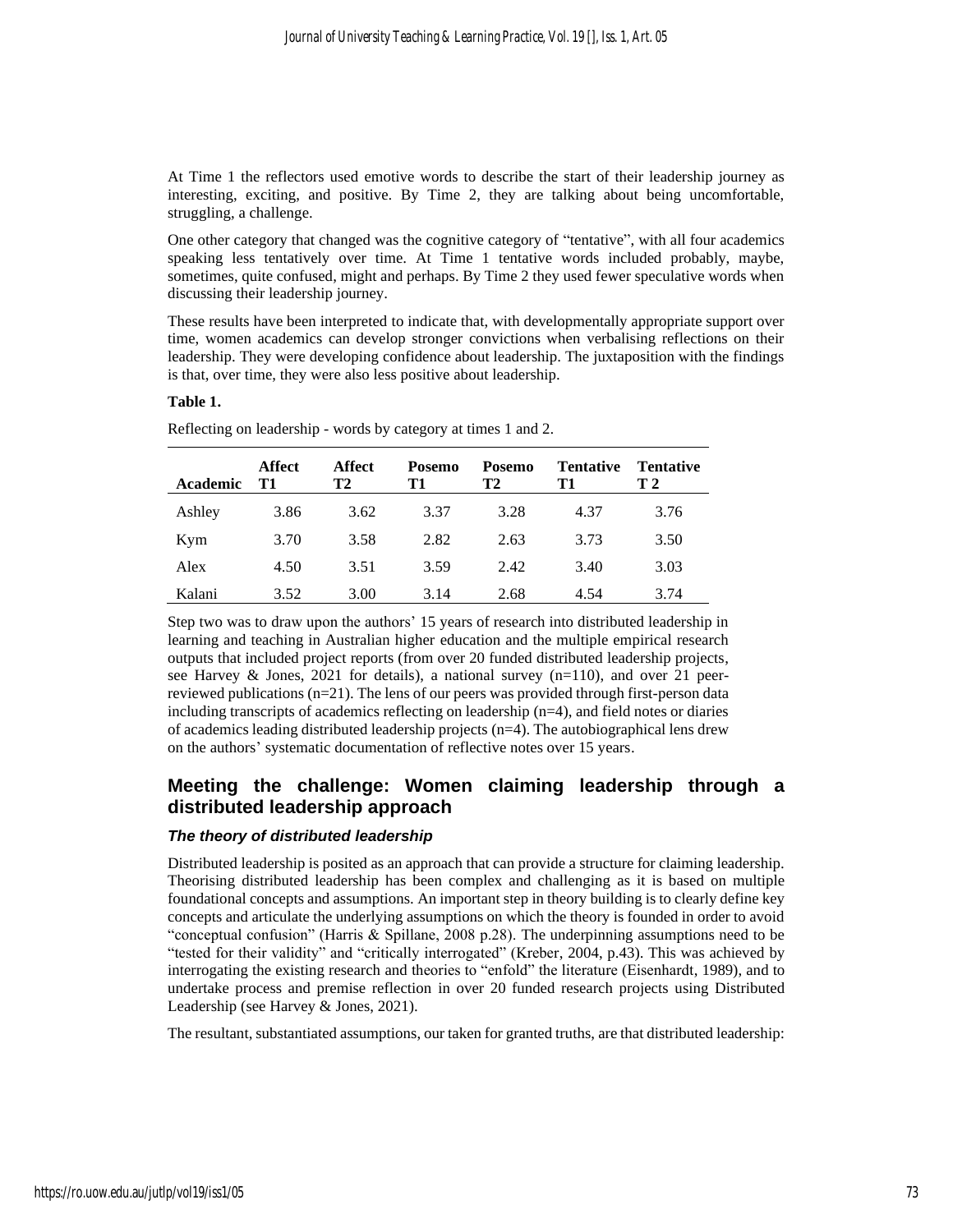- acknowledges that all individuals have strengths to contribute (Harvey, 2014)
- acknowledges and involves traditional hierarchical leaders (Jones, Harvey et al., 2014).
- assumes that team-work is collaborative and democratic (Jones et al., 2012a)
- assumes that leadership is distributed, referring to multiple people across multiple disciplines and hierarchical levels of an organisation (Jones & Harvey, 2017a)
- is reflective and therefore inherently flexible in critiquing and responding to contextual needs (Jones et al., 2011)
- is action and goal oriented, aligning best with Action Research (Harvey & Jones, 2021)
- offers a good fit with the organisational culture of universities (Jones, 2017; Jones & Harvey, 2017b).

By declaring assumptions practitioners have a working epistemology and can start with a shared common understanding of this leadership approach. The initial description of the concept of distributed leadership enfolds these theoretical assumptions describing it as:

" … a leadership approach in which individuals who trust and respect each other's contributions, collaborate together to achieve identified goals. It occurs as a result of an open culture within and across an institution. It is an approach in which reflective practice is an integral part enabling action to be critiqued, challenged and developed through cycles of planning, action, reflection and assessment and re-planning. It happens most effectively when people at all levels engage in action, accepting leadership in their particular area of expertise." (Jones, Hadgraft et al., 2014, p. 10).

In this paper distributed leadership is defined as an approach that is a flexible, multi-level and an iterative reflective process in which individuals who trust and respect each other's expertise collaborate to take responsibility for leading action for change while growing the capacity of the group. Distributed leadership is achieved when the six tenets, referred to as the 6Es, of the conceptual model are practiced.

# *The 6Es of distributed leadership*

The 6E conceptual model of distributed leadership (Jones, Hadgraft et al., 2014) is founded on six key tenets. The tenets were established through a multi-phase and rigorous research process.

An initial project identified the synergies of national projects that had used a distributed leadership approach, described distributed leadership and developed the Action Self Enabling Reflective Tool (ASERT) (Jones, et al., 2011). Next an audit was undertaken of four pilot universities, who had completed national distributed leadership projects, to assess their processes against the criteria, dimensions and values of distributed leadership using the Action Self-Enabling Reflective Tool or ASERT. The findings of the audit informed the development of an Australasian survey with questions mapped to the ASERT. Survey respondents (n=110) represented 47 institutions. The data derived from the survey were coded, analysed and interpreted to derive six tenets of distributed leadership. Survey items that were positively correlated with using a distributed leadership approach informed the developing tenets (examples in Table 2).

A summary reflection on the survey results by the project team concluded,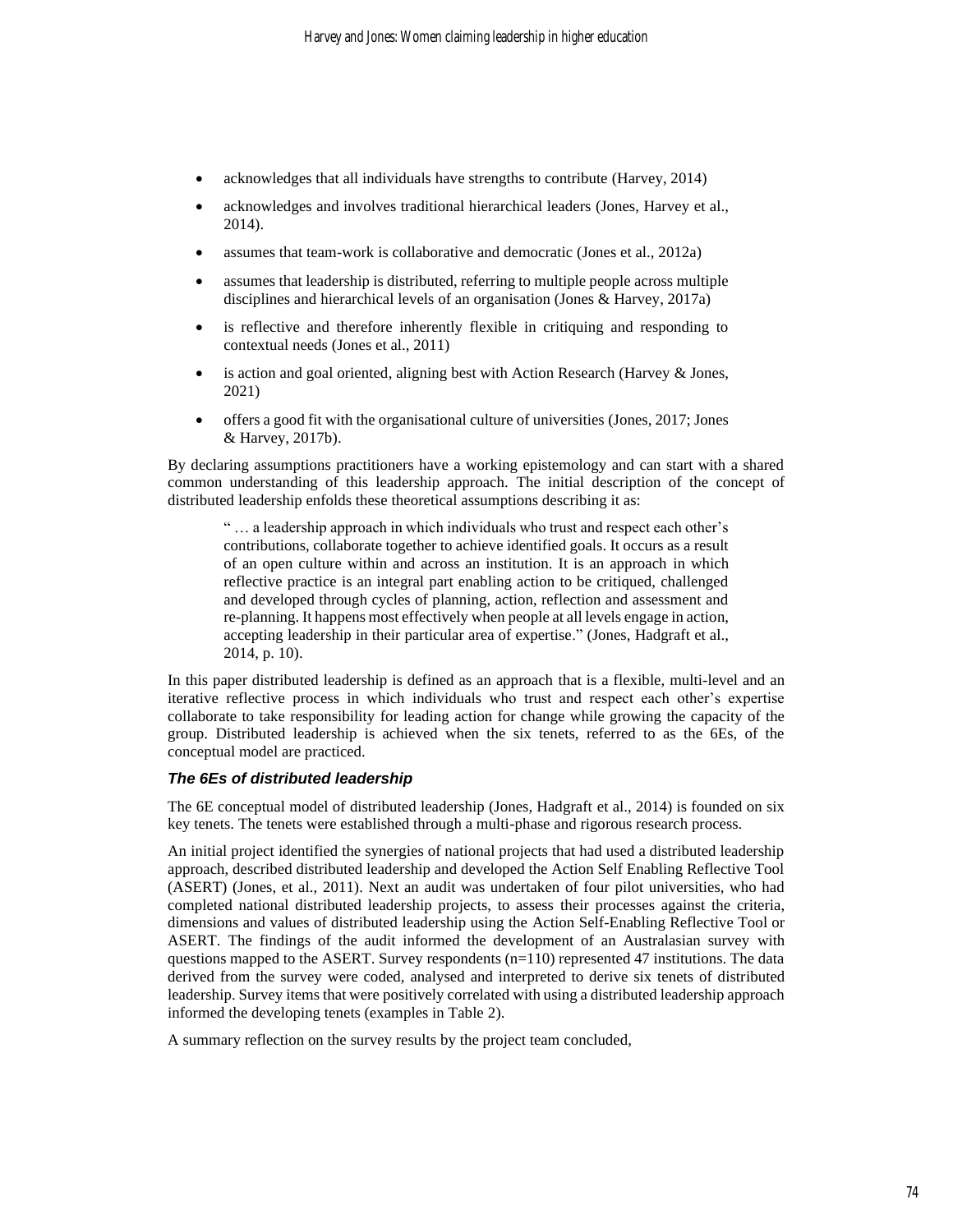"… distributed leadership needs to be seen as an umbrella term that includes the **engagement** of a range of people in action to **enable** the dimension and values of distributed leadership to be **evidenced** through the **enactment** of a range of activities that can then be **evaluated** for good practice." (Jones et al., 2012b, p.11)

This reflection was the genesis of the six tenets of Engage, Enable, Enact, Encourage, Evaluate and Emergent (as described in Table 2). These tenets provide the principles and guidance by which to practice distributed leadership. We now extend the application of the 6Es as providing a structure for women academics who are developing their case as leaders in higher education.

# **Claiming leadership for learning and teaching with the 6Es**

Women in higher education lead. There is a trend that these women, as senior leaders, lead in teaching and learning or engagement roles (Moodley & Toni, 2017), that is, women academics are over-represented in teaching (Winchester & Browning, 2015).

Women are less likely to apply for promotion as they lack confidence in their academic work (Sharafizad, 2021). They are also less likely to be familiar with the criteria for promotion, finding them unclear and ambiguous (Murphy et al., 2021). The challenge identified is that women need to construct a case to evidence their leadership in learning and teaching when applying for jobs, promotions, fellowships and awards. This challenge can result in women academics deferring (Hardy et al., 2016), even dismissing, developing an application for career progression.

Participants in our research projects (previously cited in the Methodology section) attest to this with Ashley saying "… I have never had any inclination towards seeking leadership roles as such" and "the 'leadership' aspect…was for much of the time the more `challenging aspect for me". Kym talks about "Struggling with understanding my role re leadership, as I had no formal leadership role in my Dept, and did not see myself as being particularly charismatic" and reiterates with "Still cannot see own role as leader vis a vis own dept colleagues ie feel lacking in authority."

Existing schemes that provide scaffolded support for women to claim leadership in higher education can also be resource intensive for the women themselves. Escalating workloads for women academics exacerbate demands on time (and other resources) needed to apply for promotion. Women academics reflect that meeting the requirements of promotion, including governance and leadership, is "difficult to achieve" (Francis & Stulz, 2020, p.53).

Researchers have offered suggestions for facilitators that would support women's career progression, for example, through policy, recognition schemes and mentoring to name a few (Allen et al., 2021). Acknowledging the limitations of these, we argue that application of the 6Es of distributed leadership can offer the structure and guidance for developing a strong case for leadership that is not resource intensive.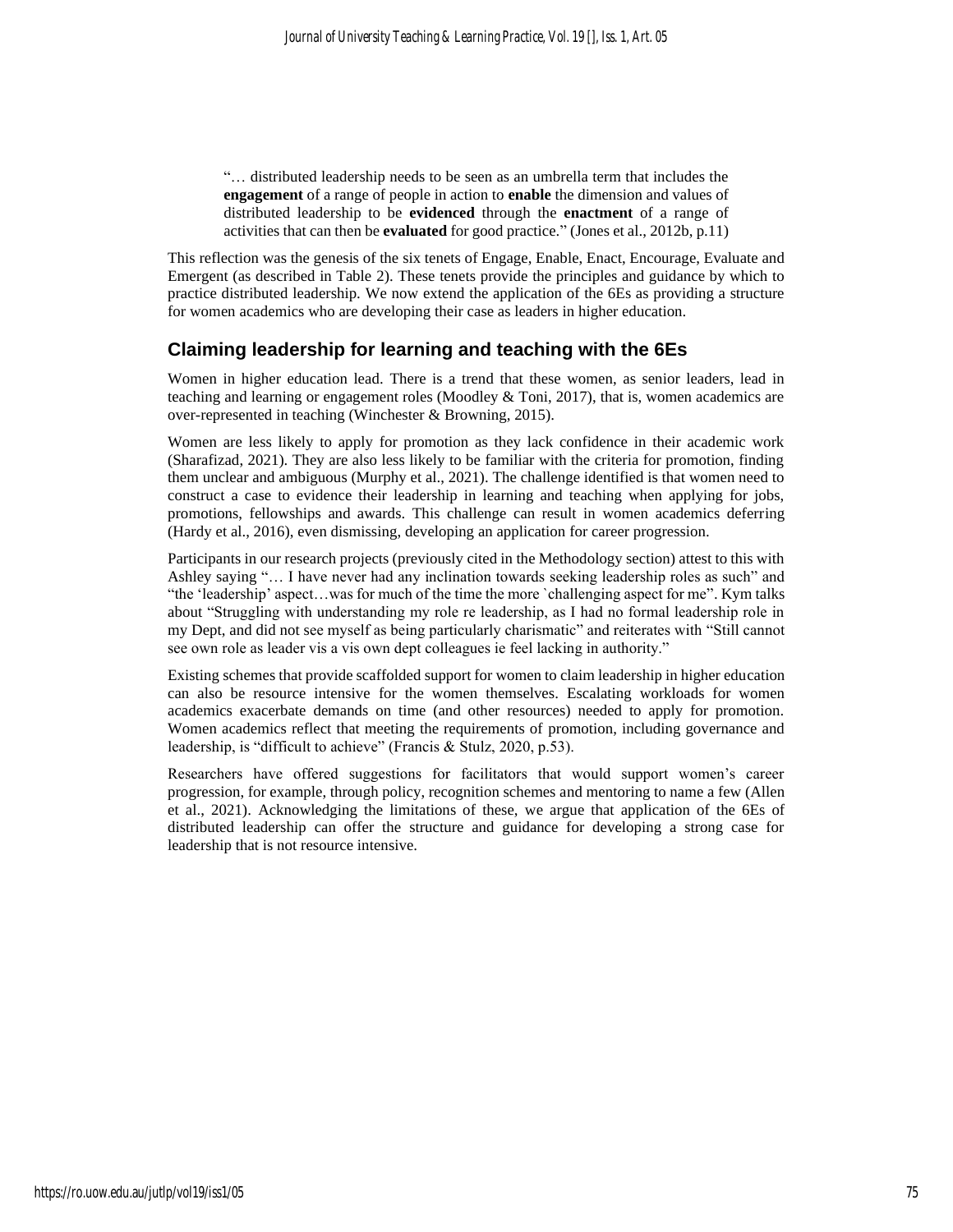# **Table 2.**

The six tenets of distributed leadership (adapted from Jones, Hadgraft, et al., 2014).

| <b>Tenet</b>     | <b>Descriptor</b>                                                                                                                                                                                 | A distributed leadership approach was statistically positively correlated with the<br>following national survey items (item number in brackets)                                                                                                                                                                                                                                                                                                                                      |
|------------------|---------------------------------------------------------------------------------------------------------------------------------------------------------------------------------------------------|--------------------------------------------------------------------------------------------------------------------------------------------------------------------------------------------------------------------------------------------------------------------------------------------------------------------------------------------------------------------------------------------------------------------------------------------------------------------------------------|
| Engage with      | formal and informal leaders from multiple levels and<br>disciplines contributing diverse expertise while<br>building leadership capacity                                                          | Involved academics or professional staff responsible for learning and teaching delivery<br>(10.3)<br>Between academics and professional staff (12.3)                                                                                                                                                                                                                                                                                                                                 |
| Enable through   | relationships achieving change                                                                                                                                                                    | a context and culture of respect, trust and collaborative Collaboration increased over the life of the initiative (13.1)                                                                                                                                                                                                                                                                                                                                                             |
| Enact via        | offering support, systems and processes that encourage<br>the people to be involved                                                                                                               | Those involved in design of the initiative were also responsible for implementation $(11.1)$<br>By holding formal meetings (12.2)<br>Facilitation was provided for collective activities (14.3)<br>Participation in this initiative formally acknowledged in work-plans (15.1)<br>Participation in this initiative officially recognised for career development purposes<br>(15.2)<br>Finance (either internal or external) allocated to enable participation in this project (15.3) |
| Encourage with   | Resourcing of, and opportunities for, shared decision-<br>making, recognition of contributions to leadership,<br>developmentally appropriate professional and social<br>learning, and networking. | Decisions regarding the initiative were shared between participants and formal leaders<br>(9.3)<br>Responsibility for the successful outcome of the initiative was shared (11.3)<br>Formal leaders were provided training in distributed leadership (14.1)<br>Through communities of practice (12.2)<br>By other networking opportunities (12.4)<br>Mentoring was available for participants in the initiative (14.2)                                                                |
| Evaluate $by$    | evidence and examples of developed leadership<br>capacity                                                                                                                                         | The initiative built leadership capacity for learning and teaching $(16.1)$<br>Collaboration was sustained (13.2)                                                                                                                                                                                                                                                                                                                                                                    |
| Emergent through | iterative cycles of reflection and Action Research<br>activity                                                                                                                                    | Participation in this initiative increased engagement in learning and teaching initiatives<br>(16.2)                                                                                                                                                                                                                                                                                                                                                                                 |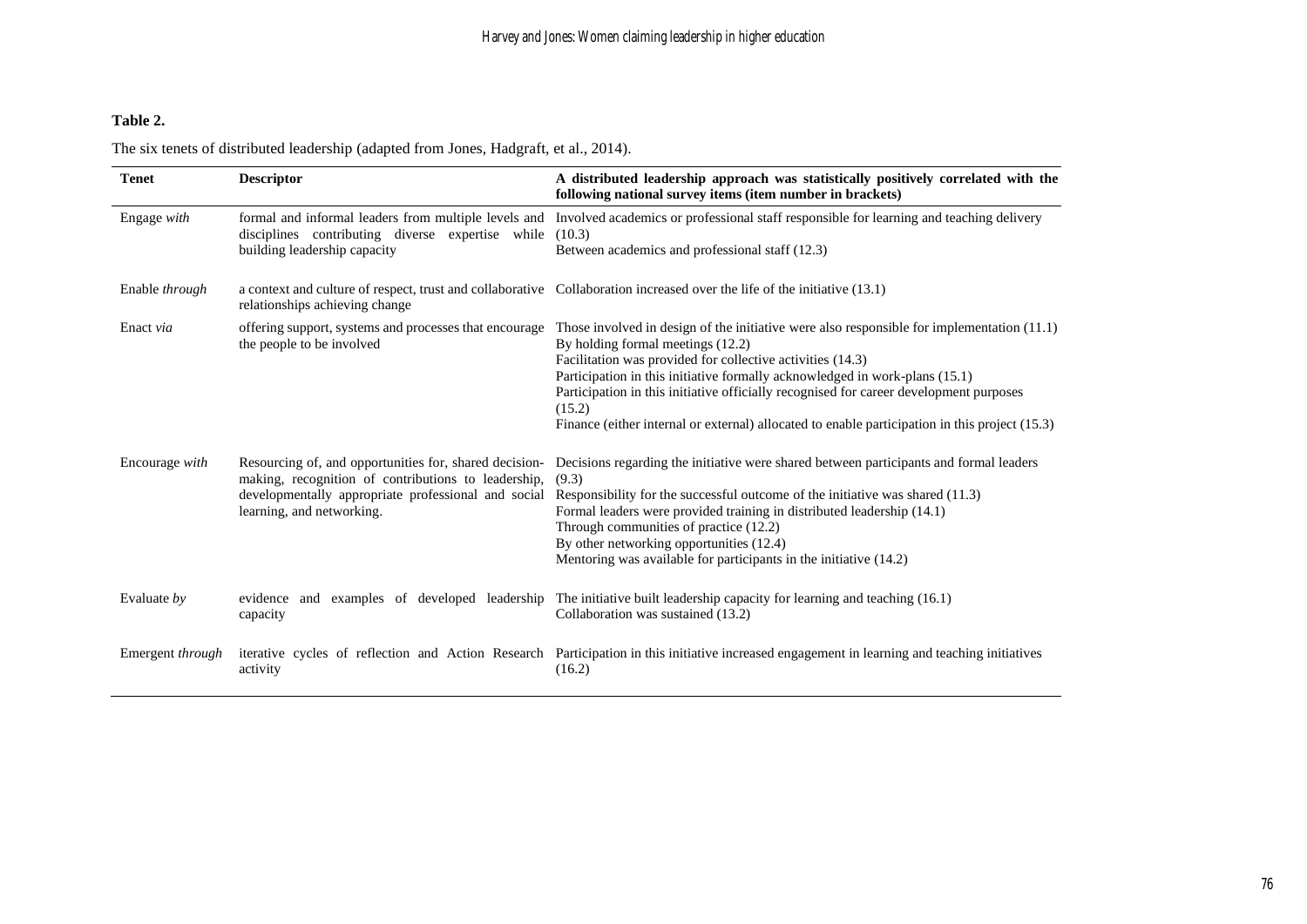## **Table 3.**

## Template - Claiming leadership with the 6E framework generic prompts

|  |  |  | Reflecting on your role as a leader of learning and teaching, insert your response to the stem question of "How did you?" |  |  |  |  |
|--|--|--|---------------------------------------------------------------------------------------------------------------------------|--|--|--|--|
|  |  |  |                                                                                                                           |  |  |  |  |

| <b>Tenet 1</b><br><b>ENGAGE</b>                                 | Tenet 2<br><b>ENABLE</b>                                                                                                                                    | Tenet 3<br><b>ENACT</b>                                                                                                                                          | <b>Tenet 4</b><br><b>ENCOURAGE</b>                                                                                | Tenet 5<br><b>EVALUATE</b>                                                                           | Tenet 6<br><b>EMERGENT</b>                                                                                  |
|-----------------------------------------------------------------|-------------------------------------------------------------------------------------------------------------------------------------------------------------|------------------------------------------------------------------------------------------------------------------------------------------------------------------|-------------------------------------------------------------------------------------------------------------------|------------------------------------------------------------------------------------------------------|-------------------------------------------------------------------------------------------------------------|
| Academic<br>colleagues                                          | achieve a mutual<br>agreement* to underpin joint<br>$L\&T$ initiatives?**                                                                                   | develop and enact processes.<br>and systems to support<br>collaborative initiatives?                                                                             | build and maintain<br>collaborative and collegial<br>relationships?                                               | plan to assess your impact<br>of realising collaboration?                                            | encourage reflective<br>practice and resulting actions<br>in any collaborative initiatives?                 |
| Professional<br>colleagues                                      | ensure professional<br>colleagues were included in a<br>mutual agreement that<br>underpinned joint $L\&T$<br><i>initiatives?</i>                            | ensure that accurate<br>information was provided to<br>professional colleagues<br>responsible for reporting on<br>L&T quality?                                   | ensure all relevant<br>professional colleagues were<br>included in decision making<br>related to L&T initiatives? | ., plan to assess the impact of<br>including relevant professional<br>colleagues in L&T initiatives? | encourage reflective<br>practice and actions between<br>academics and professional<br>staff?                |
| <b>Students</b>                                                 | <i>involve relevant students</i><br>in $L\&T$ initiatives?                                                                                                  | ensure processes and<br>systems were developed to<br>enable student engagement in<br>L&T initiatives?                                                            | provide support to students<br>to partner with academic and<br>professional colleagues in an<br>L&T initiative?   | plan to assess your impact<br>in including students in<br>collaborative initiatives?                 | encourage reflective<br>practice between students and<br>staff?                                             |
| <b>Formal Leaders</b>                                           | ensure the $L\&T$ initiative<br>had support from relevant<br>formal leaders?                                                                                | develop processes and<br>systems to ensure your<br>initiative accorded with formal<br>expectations eg quality<br>reporting, timely completion,<br>within budget? | , actively engage formal<br>leaders in the $L\&T$ initiative?                                                     | plan to assess collaborative<br>engagement of formal leaders?                                        | encourage formal leaders to<br>contribute to a reflective<br>approach for this initiative?                  |
| External<br><b>Stakeholders</b><br>other university<br>partners | $\ldots$ ensure the L&T initiative<br>had agreements* for<br>collaborative support from<br>relevant external<br>stakeholders and/or<br>university partners? | develop processes and<br>systems that promoted external<br>stakeholder/partner<br>engagement?                                                                    | contribute to and encourage<br>external stakeholder / partner<br>engagement?                                      | plan to assess the<br>engagement of all external<br>stakeholders/partners?                           | encourage stakeholders and<br>partners to engage in a<br>reflective approach for this<br><i>initiative?</i> |

\*A mutual agreement is best documented and could formally be a Memorandum of Understanding (MOU), Terms of Reference, a Mission Statement, and Action Plan or even minutes from meetings. Informally an agreement

may be captured in email correspondence or other suitable means.

\*\*The term "initiative" is generic for any L&T activity or project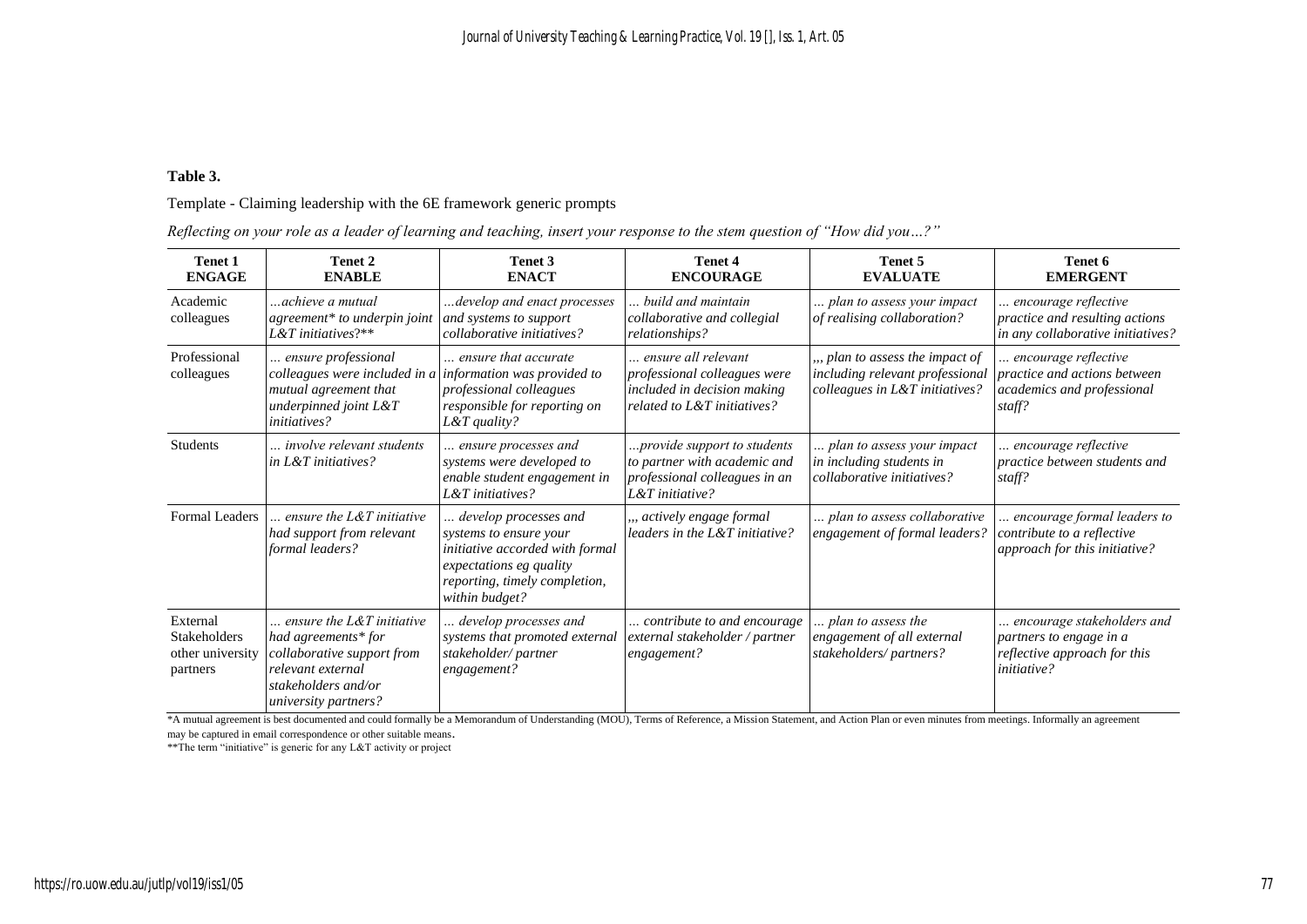Any academic applying for promotion, new positions, fellowships and grants needs to present a case for their leadership. A recent job advertised online (ISSOTL, 2021) for a senior learning and teaching position requested that in addition to a resume and teaching philosophy statement that the applicant submits a "leadership statement" and "should discuss 1) what core values define your approach to leadership of people, and of programs and 2) how would these values be specifically brought to bear in leading the advancement of teaching and learning and furthering its mission?". The recruitment notice concluded that applicants need "to be as specific and concrete as possible in any examples they provide." Adopting a distributed leadership approach in your practice can provide a clear case for leadership through specific and concrete evidence (Jones, in press).

# **The 6E steps for building a case for leadership**

Each of the 6E tenets of distributed leadership provides a prompt for developing a claim of leadership. Before reflecting on each of the tenets, a clear articulation of one's current or future role is needed. Depending on the application, a woman may address all of the six tenets or focus on one or two. Completing the template (provided as Appendix A) can be a good start to the process. The template can be completed as an individual self-assessment task, as a collaborative peer review activity or as part of a more structured and formalised workshop. A completed template will provide the evidence that can be woven through the narrative of a case for leadership. This section also provides authentic vignettes, derived from the research data to illustrate each tenet. Names in the vignettes are all pseudonyms to ensure anonymity.

## *1. Engage with*

Reflect on all the people one engages with as a leader of learning and teaching. Identify both formal and informal leaders, their traditional hierarchical level and their disciplines. List these people in the first column of the template, one per row (Appendix A).

## *Alex, Faculty of Arts*

Alex would list: Head of Department, all teaching colleagues in her department, and the central learning and teaching unit. For each person listed by row, examples will need to be provided of Enable, Enact, Encourage, Evaluate and Emergent as steps 2-6. Table 3 also provides generic prompts to assist in completing the template for each of the 6Es.

Alex, and her Head of Department, wanted to ensure that assessment tasks in her department were designed to be standards-based. She invited all teaching colleagues to share their subject outlines and reviewed these by creating a matrix of assessment type and constructive alignment. With subject leaders she reviewed all subject outlines and organised structured workshops, with the central learning and teaching unit, to facilitate this. All subjects in the department were redesigned.

On reflecting on the engagement achieved, Alex comments:

*During the project leadership has been distributed to such an extent that most people in the department have now 'forgotten' that it was the project that began the process of change. Many of the practices originally introduced through literature, reflection and training have now become taken-for-granted aspects of everyday work practices. I would conjecture that this is to the extent that most staff members would consider that they 'own' these new practices themselves rather than attribute them to any other source.*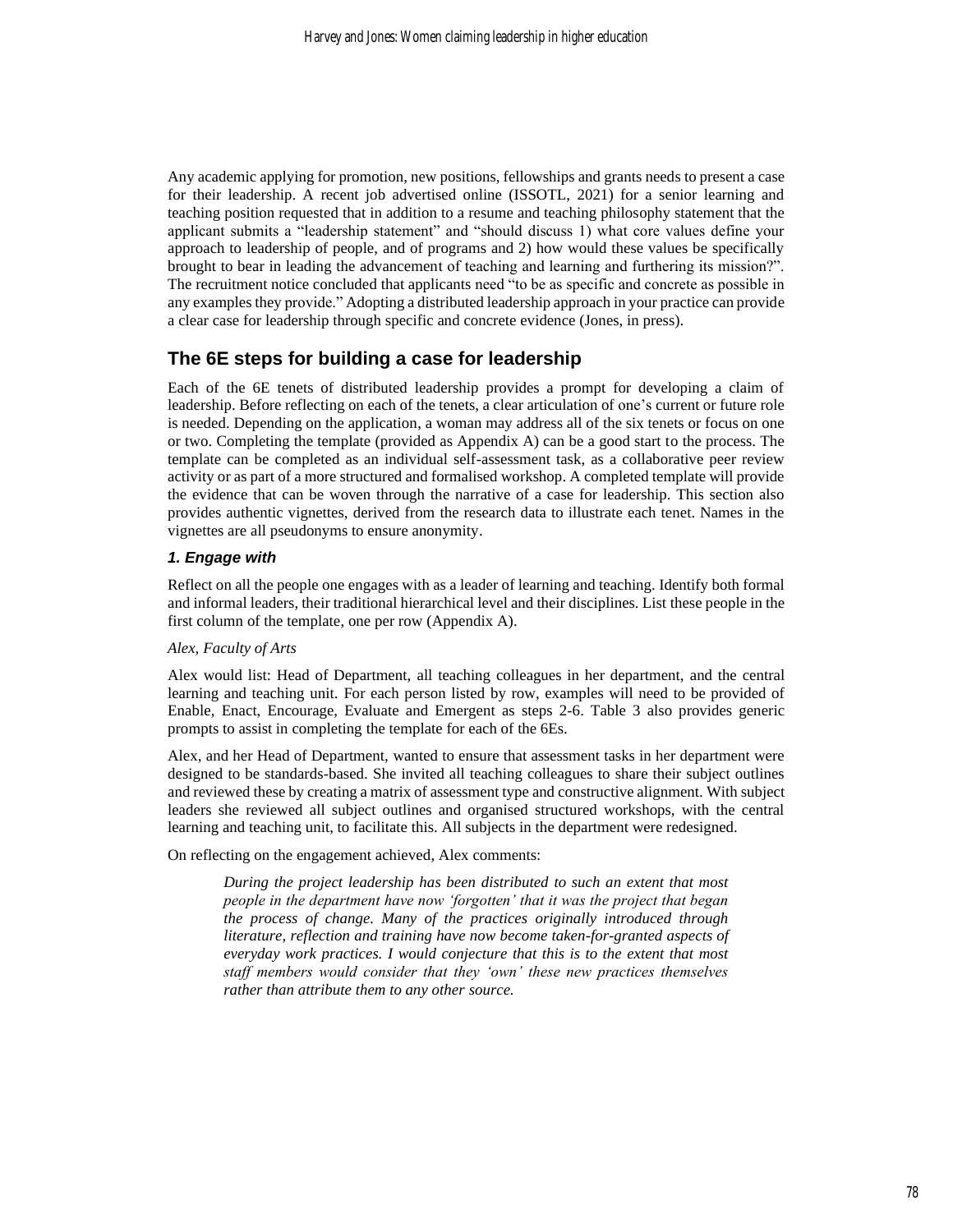#### *2. Enable through*

Reflect on how one has cultivated a context and culture of respect, trust and collaborative relationships. For each name (listed in column 1) provide an example of what actions taken as a leader to achieve a collaborative culture. These examples need to be specific and concrete. Some examples that Ashley could list are provided at the end of the vignette.

#### *Ashley, Faculty of Science*

Ashley was concerned that students in her subject's program of study were being over-assessed. Rather than challenge colleagues who were over-assessing, she created a colour coded map of assessment tasks across the program and used this as a respectful discussion starter with departmental colleagues who had teaching responsibilities. After discussion with her head of department she convened a whole of department forum to workshop solutions to over-assessment. A group of students were part of the forum participants. The outcome was a redesigned curriculum across the program that also had a positive impact on the associated professional accreditation body. When Ashley presented this case in an application she was promoted to Senior Lecturer.

#### On reflection, Ashley stated that the

*… unprecedented collegiality and enthusiastic participation of colleagues, lead to more than usual fruitful discussions and actions. We believe that this collegial approach has been very successful. Using our individual strengths, we have achieved outcomes in both the professional and personal domains.*

| Tenet 1<br><b>ENGAGE</b> | Tenet 2<br><b>ENABLE through Collaboration &amp; trust</b>                                                                                                                                          |
|--------------------------|-----------------------------------------------------------------------------------------------------------------------------------------------------------------------------------------------------|
| Head of Department       | Meet with Head of Department (HOD), a traditional hierarchical leader, to gain<br>support for the assessment project. Invite HOD to all activities and keep updated<br>on all progress.             |
| Teaching colleagues      | Share map summarising all departmental assessment tasks across the program.<br>Initiative respectful and informal conversations about assessment. Invite all<br>colleagues to the assessment forum. |
| <b>Students</b>          | Invite a group of students to the assessment forum. Include an agenda item that<br>provides the student voice. Include students in all group discussions at the forum.                              |

### *3. Enact via*

To enact distributed leadership support, systems and processes need to be offered that encourage people to be involved. Specific examples include meetings and collective activities.

#### *Kalani, Faculty of Arts*

When starting to lead and work with her department on curriculum renewal, Kalani immediately realised the need for support and processes to involve people.

*Whole staff involvement with the project was an important element of our leadership strategies. In place of a single orientation session, it was decided that regular segments in monthly staff meetings was a better way to keep staff involved and informed. It was our idea to take the staff along with us on this discovery process. Therefore, at monthly staff meetings where we had no particular presentation to give, we still requested time to keep staff up to date with what was happening in the project or give some general feedback.*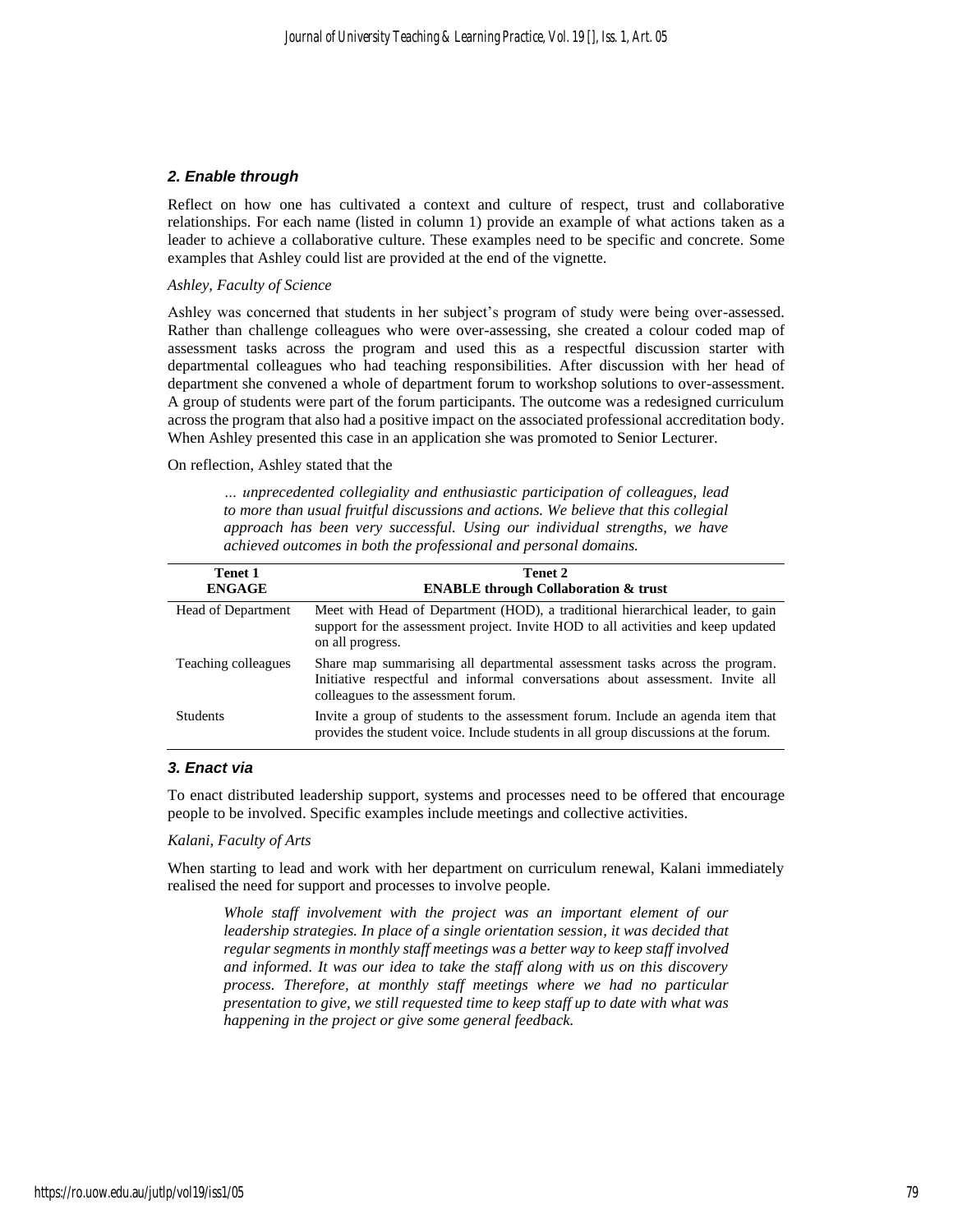Her approach was "not a top-down approach" but "conducted in a spirit of collegial support and were always friendly in nature." At times the role became one of a mentor. Kalani concluded that "a distributive leadership model can allow an institution to utilize a greater range of the talents that are held by individuals within that institution than more top-down models do."

| Tenet 1             | Tenet 2                                                                                                                                                                                        |
|---------------------|------------------------------------------------------------------------------------------------------------------------------------------------------------------------------------------------|
| <b>ENGAGE</b>       | <b>ENACT</b> via                                                                                                                                                                               |
| Teaching colleagues | Agenda item at the departmental monthly meetings, act as a mentor to some<br>colleagues, acknowledged that there was no one expert but that everyone<br>contributed to the curriculum renewal. |

#### *4. Encourage with*

A distributed leadership approach is encouraged with resourcing and opportunities for shared decision-making. Resourcing can be in the form of recognition of contributions to leadership, developmentally appropriate professional and social learning, and networking events.

#### *Kym, Faculty of Law*

Kym was encouraged to develop her distributed leadership capabilities through a university wide project that provided resourcing for her personalised and structured reflection sessions, tailored workshops and learning opportunities. She was then able to encourage her disciplinary colleagues:

*Fabulous breakthrough! Grasped for the first time how leadership can work when not positional. Once I understood that modelling, influencing, working with colleagues in my own units, influencing students through teaching, influencing peers through conference work and publications, are all forms of leadership, I was on solid ground. I suddenly grasped the notion of leading from behind/within, not having to lead from the front (positional).*

In addition to the realisation that she needed to encourage her colleagues, her Head of Department in turn recognised her contributions to leadership and with the Vice Chancellor invited her to provide the Occasional Address at graduation, where she chose to speak on leadership and teaching.

*Great experience for me in researching and writing the speech. I think being invited enhanced my credibility a lot in eyes of Law colleagues. Now one month later I have been appointed Associate Dean (Learning and Teaching)…. My experience over the last 2 years in [leading assessment], both working in a team with lots of support and more experienced people to learn from, and also reflecting over a sustained period on my own developing capabilities as a leader, meant that I felt confident that I could take on this role and do a good job of it.*

| Tenet 1<br><b>ENGAGE</b>                         | Tenet 2<br><b>ENCOURAGE</b> with                                                                                                                      |  |  |  |  |
|--------------------------------------------------|-------------------------------------------------------------------------------------------------------------------------------------------------------|--|--|--|--|
| <b>Head of Department</b>                        | Meetings about assessment redesign, and accepting invitation to present<br>Graduation Address, and appointment as Associate Dean.                     |  |  |  |  |
| colleagues<br>Teaching<br>and disciplinary peers | Collaboration on redesigning assessment tasks, share good practice through<br>SOTL conference presentations and papers, role modelling SOTL activity. |  |  |  |  |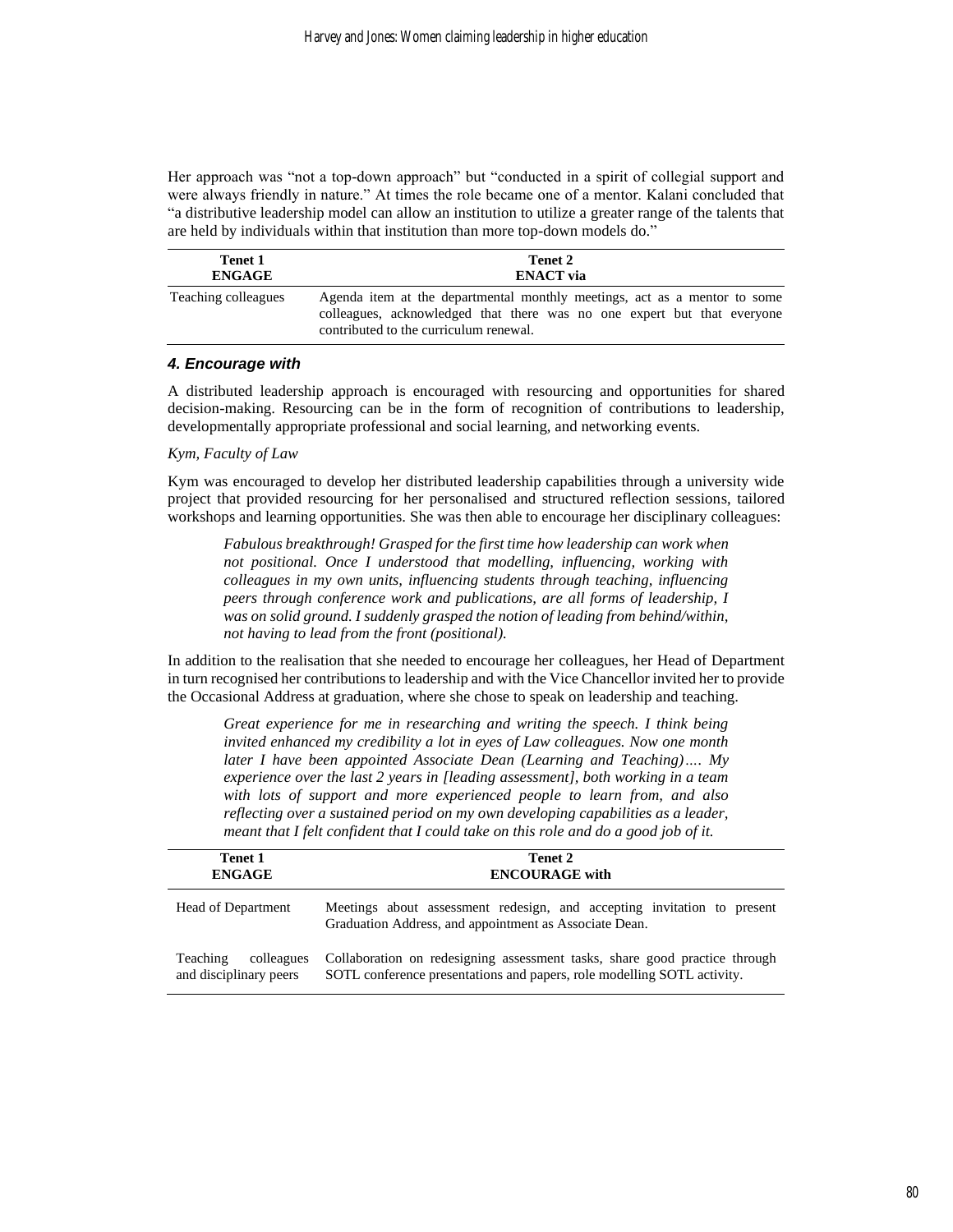### *5. Evaluate by*

When developing a case for leadership it is imperative that women can evidence impact, including the development of leadership capacity. A guiding rule is to "build in" (Wadsworth, 2010) evaluation into all leadership activities and document all outcomes and impact. There is a plethora of approaches to evaluation and women need to select an approach that offers the best fit for their context.

#### *Leaders of national learning and teaching projects (authors of this paper)*

When co-leading national projects on learning and teaching, detailed evaluation frameworks were co-designed at the conception of any project. Co-design engaged project "leaders" and managers, team members, external evaluators and stakeholders. This early planning ensured that evaluation data addressed the intended project outcomes and impact, and was collected on a cyclic basis.

Examples of data collected include transcriptions of: supported reflection sessions and focus groups; reflective field notes of workshops, communities of practice and meetings; institutional and national surveys; meetings minutes; university and national project reports; working papers and email communications. The data allowed for ongoing research and related outputs such as peer-reviewed journal articles, book chapters and other publications. The data and outputs were then claimed by the authors, aligned to the tenet of evaluate, when they (successfully) applied for promotion, awards, fellowships and grants (see Jones, in press).

#### *6. Emergent through*

Leadership does not often occur as a single activity at one point in time. It emerges through iterative cycles of reflection and activity. Promotions committees and recruitment panels want to be assured that no matter what one has already led and achieved in learning and teaching, clear plans for future leadership activity can be articulated.

The academics of the vignettes realised this as they each had plans for ongoing reflection and activity. When asked about ongoing plans Kym was able to provide significant detail about forming and chairing a Learning and Teaching committee,

*… implementing new assessment policy, including setting transition goals, and organising professional learning (PD) to support the process… I have implemented Dean's teaching awards, …arranged 3 guest speakers on L&T matters, who are experts on curriculum design, critical thinking, and online teaching and learning. I plan to hold a … retreat on L&T matters. I have funded a number of small (\$5000) grant projects to research various aspects of L&T from my budget as Assoc Dean.*

## **Conclusion**

Women academics are not proportionally represented in leadership roles in higher education. There are a multitude of reasons for this. We have focussed on a reticence to claim leadership. This reticence can stem from a limited conceptual and theoretical understanding of leadership, and a lack of confidence in identifying their leadership roles. Programs to support women in leadership have had some limited impact on women gaining formal leadership positions but are resource intensive to maintain.

Women in higher education lead, especially in learning and teaching. It is time for women academics to accept the challenge – to rightfully claim their leadership. In adopting a distributed leadership approach, women academics have "Changed perception of what leadership is: from a dominant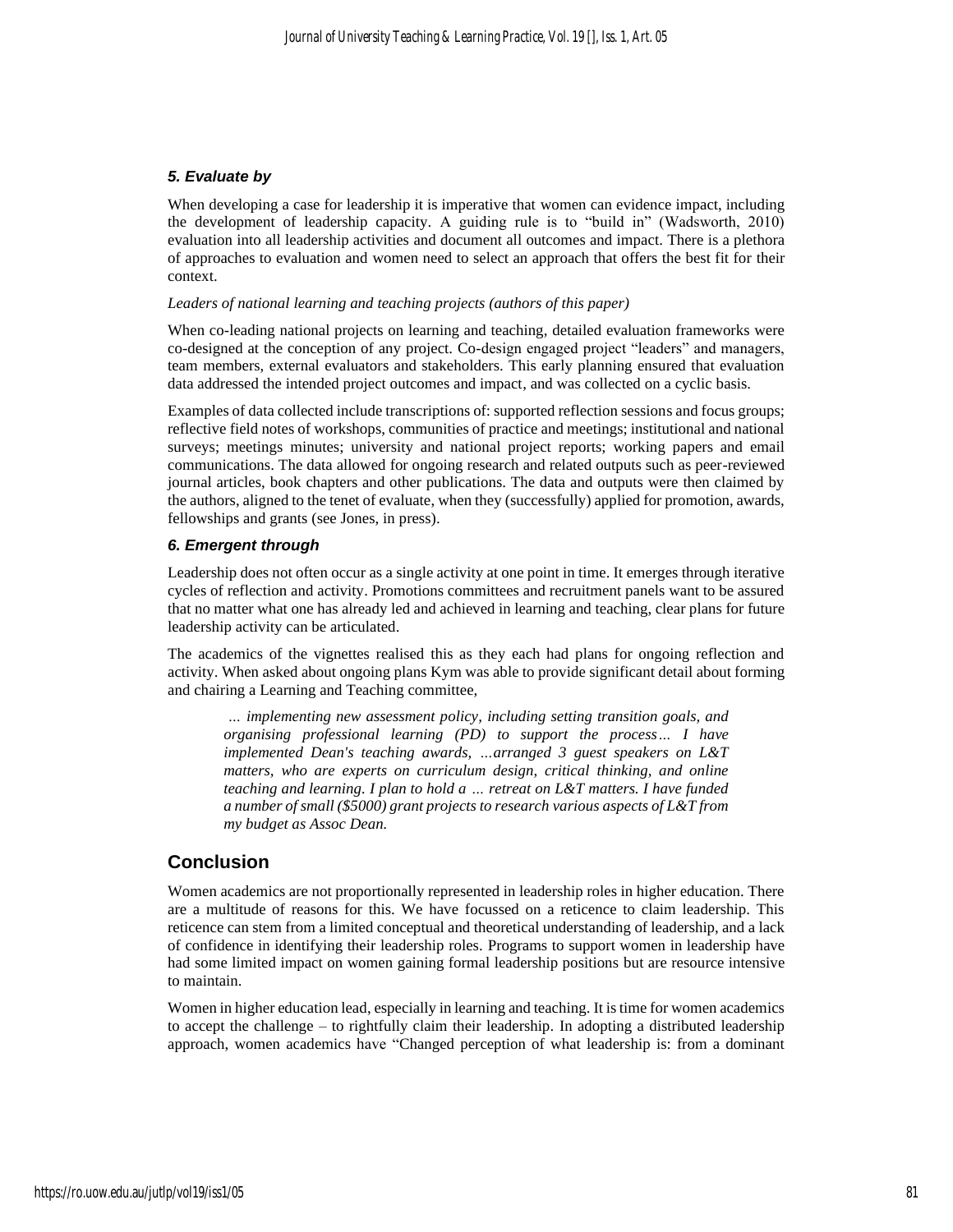authoritative role to that of a collaborative, collegial mentorship. Leadership can occur at all levels of hierarchy. Leadership could even be a simple planting of ideas". With this realisation, "The breadth of what leadership actually entails has become clearer" (Ashley).

The theoretical tenets of distributed leadership, the 6Es, are expanding both conceptualisation and language around leadership. Based on the 6Es, we have designed a 6 step, low-resource framework – the *Claiming leadership with the 6E framework* (Table 3). This framework enables women to systematically develop a robust, evidence-based case for claiming leadership with confidence, with the 6Es providing the structural lexicon on which to build a case.

While the initial context has been focussed on the Australian context, given that the challenge of women academics claiming leadership is a global phenomenon, the application of the 6E framework has potential to extend across the broader international context, and to include all genders. Initial explorations (Jones, in press) demonstrate how the 6E steps can be used by women academics to demonstrate leadership contributions in learning and teaching. The framework offers transferability to research and engagement roles, as well as to contexts other than higher education and we make a call for those outside of higher education to test its' transferability as an effective strategy for accepting the challenge and claiming (distributed) leadership.

## **References**

- Aiston, S. & Yang, Z. (2017). Absent data, absent women: Gender and higher education leadership. *Policy Futures in Education*, *15*(3), 262-274. https://doi.org/10.1177/1478210317716298
- Allen, K., Butler-Henderson, K., Reupert, A., Longmuir, F., Finefter-Rosenbluh, I., Berger, E., Grove, C., Heffernan, A., Freeman, N., Kewalramani, S., Krebs, S., Dsouza, L., Mackie, G., Chapman, D., & Fleer, M. (2021). Work like a girl: Redressing gender inequity in academia through systemic solutions. *Journal of University Teaching & Learning Practice, 18*(3). https://doi.org/10.53761/1.18.3.3
- ATN WEXDEV (1999). *A model for the executive development of senior women from both academic and general staff in five Australian universities.* ATN WEXDEV internal archives.
- AVCC. (1999). *Australian Vice chancellors committee action plan for women in Australian universities 1999-2003.* AVCC.
- Ballenger, J. (2010). Women's access to higher education leadership: Cultural and structural barriers. *The Forum on Public Policy, 2010*(5). <https://doi.org/10.1080/07294360.2020.1825348>
- Beckmann, E. (2019). Fellowship as resistance: How women educators in higher education benefit from international professional recognition. In G. Crimmins (Ed). *Strategies for resisting sexism in the academy: Higher education, gender and intersectionality*, 55-73. Springer.
- Blackmore, J. (2020). The carelessness of entrepreneurial universities in a world risk society: a feminist reflection on the impact of Covid-19 in Australia. *Higher Education Research & Development, 39*(70), 1332-1336. https://doi.org/10.1080/07294360.2020.1825348
- Blackmore, P., Blackwell, R., & Edmondson, M. (2016). *Tackling wicked issues: Prestige and employment outcomes in the teaching excellence framework*. Higher Education Policy Institute. Retrieved 2 January 2022 from https://www.hepi.ac.uk/wpcontent/uploads/2016/09/Hepi\_TTWI-Web.pdf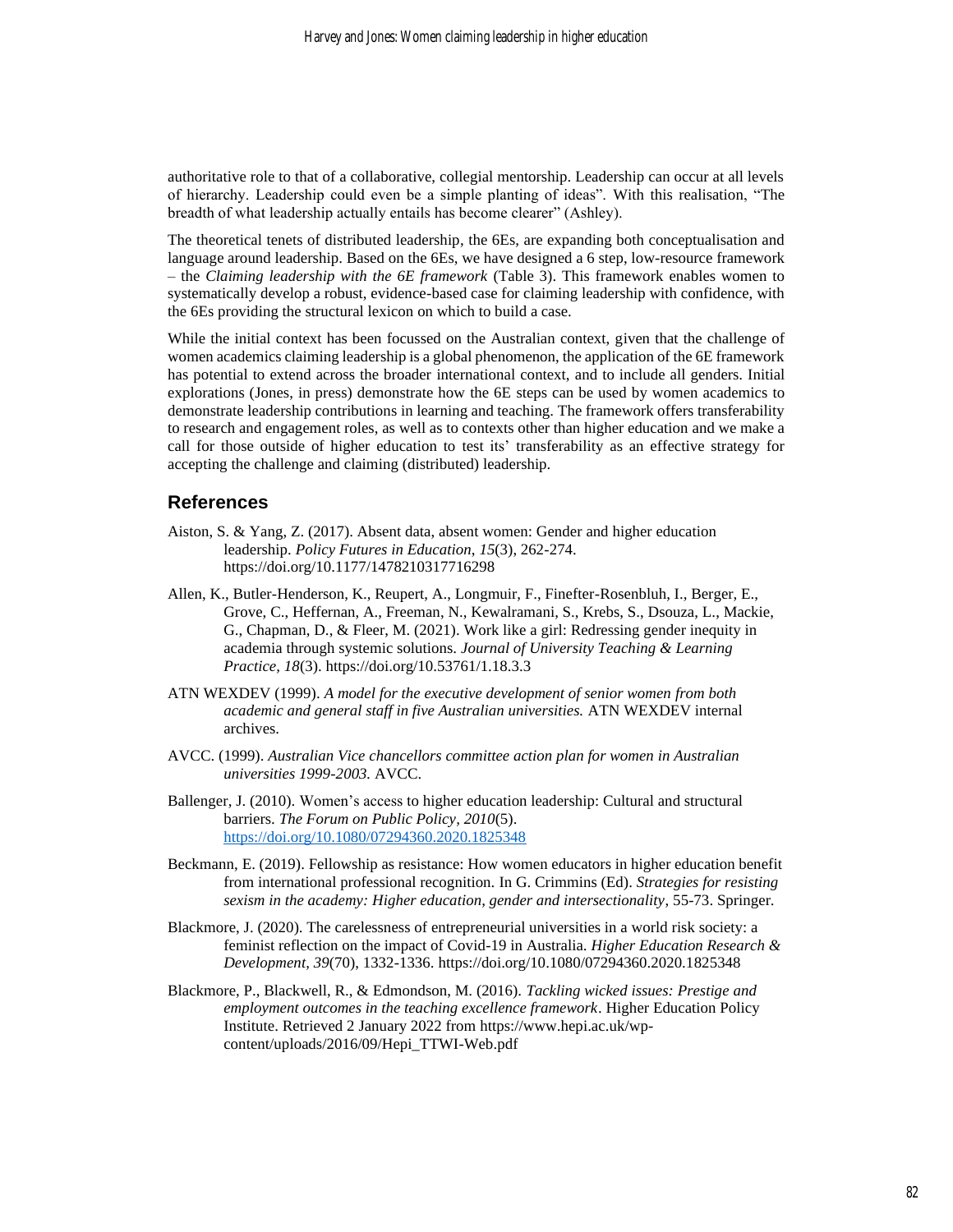- Bolden, R., Gosling, J., O'Brien, A., Peters, K., Ryan, M., & Haslam, A. (2012). *Academic leadership: Changing conceptions, Identities and experiences in UK higher education. Final report: Research and Development Series*. Leadership Foundation for Higher Education.
- Bolden, R., Jones, S., Davis, H., & Gentle, P. (2015). *Developing and sustaining shared leadership. Stimulus paper*. Leadership Foundation for Higher Education & L. H. Martin Institute. Retrieved 2 January 2022 from https://www.advancehe.ac.uk/knowledge-hub/developing-and-sustaining-shared-leadership-highereducation
- Bosanquet, B. (2021). Details optional: An account of academic promotion relative to opportunity*. Life Writing, 18*(3), 429-442. https://doi.org/10.1080/14484528.2021.1927492
- Bosanquet, A., Cameron, A., Marshall, S., & Orrell, J. (2008, November 30-December 4). Ensuring sustainable leadership for quality learning and teaching. [Paper presentation]. Australian Association for Research in Education Conference, Brisbane. Retrieved 2 January 2022 from https://www.aare.edu.au/data/publications/2008/bos08405.pdf
- Brookfield, S.D. (2017). *Becoming a critically reflective teacher. Second edition*. Jossey-Bass.
- Browning, L. (2006. April 11). *Leading women: ten years of the women and leadership program at the university of South Australia*. [Paper presentation]. In C. Chesterman (Ed.), Papers from Australian Technology Network Women's Executive Development 2006 Conference: Change in climate? Prospects for gender equity in universities (pp.  $1 - 14$ ), University of Technology Sydney.
- Daniel, B.K. & Harland, T. (2018). *Higher education research methodology. A step-by-step guide to the research process*. Routledge. https://doi.org/10.4324/9781315149783
- Devlin, M. (2021). *The odds are against female staff in higher education – is it time to take action?*  (V61). [Video presentation]. Higher Education and Research Development Association. Retrieved 2 January 2022 from https://www.youtube.com/watch?v=ugImgI9xS4Q
- Devos, A.; McLean, J., & O'Hara, P. (2003, July 6-9). *The potential of women's programmes to generate institutional change.* [Paper presentation]. In H. Mathews & R. McKay (Eds.), Proceedings of the 26<sup>th</sup> Annual HERDSA Conference: Learning for an unknown future, Christchurch, New Zealand, pp 143-152.
- Eisenhardt, K. (1989). Building theories from case study research. *The Academy of Management Review, 14*(4), 532-550. https://doi.org/10.2307/258557
- Fletcher, J. K. (2004). The paradox of postheroic leadership: an essay on gender, power and transformational change. *Leadership Quarterly 15*(5), 647-661. https://doi.org/10.1016/j.leaqua.2004.07.004
- Fook J. (2011) Developing critical reflection as a research method. In J. Higgs., A, Titchen., D. Horsfall., & D. Bridges. (Eds). *Creative spaces for qualitative researching. Practice, education, work and society, Vol 5*. Sense Publishers, 55-64. https://doiorg.simsrad.net.ocs.mq.edu.au/10.1007/978-94-6091-761-5\_6
- Francis, L. & Stulz, V. (2020). Barriers and facilitators for women academics seeking promotion. Perspectives from the Inside. *Australian Universities Review, 62*(2), 47-60. Retrieved 2 January 2022 from [https://issuu.com/nteu/docs/aur\\_62\\_02](https://issuu.com/nteu/docs/aur_62_02)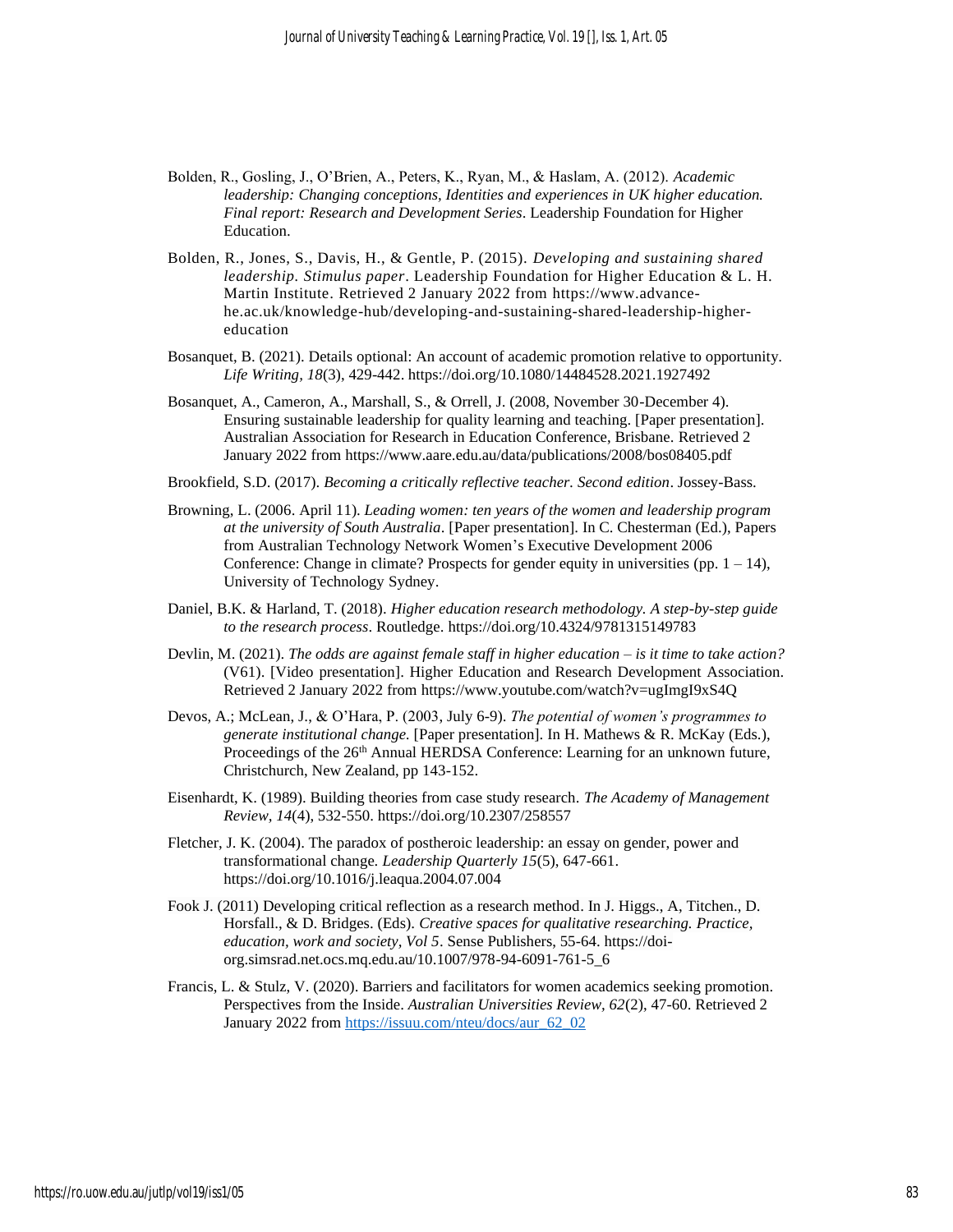- Fraser, S. & Harvey, M. (2008). Leadership and assessment: Strengthening the nexus. Final report. Australian Learning and Teaching Council. Strawberry Hills. [Retrieved 2 January 2022](file:///C:/Users/jokel/Downloads/Retrieved%202%20January%202022%20from%20https:/ltr.edu.au/resources/LE6_612_Harvey_Report_2008.pdf)  [from https://ltr.edu.au/resources/LE6\\_612\\_Harvey\\_Report\\_2008.pdf](file:///C:/Users/jokel/Downloads/Retrieved%202%20January%202022%20from%20https:/ltr.edu.au/resources/LE6_612_Harvey_Report_2008.pdf)
- Gibbs, G., Christopher, K., & Piccinin, S. (2009). *Departmental leadership of teaching in research-intensive environments.* Leadership Foundation for Higher Education. Retrieved 2 January 2022 from https://www.advance-he.ac.uk/knowledge-hub/departmentalleadership-teaching-research-intensive-environments-final-report
- Gronn, P. (2002). Distributed leadership as a unit of analysis. *The Leadership Quarterly*, *13*(4), 423-451. [https://doi.org/10.1016/S1048-9843\(02\)00120-0](https://doi.org/10.1016/S1048-9843(02)00120-0)
- Hardy, A., McDonald, J., Guijt, R., Leane, E., Martin, A., James, A., Jones, A., Corban, M. & Green, B. (2016). Academic parenting: work–family conflict and strategies across child age, disciplines and career level. *Studies in Higher Education, 43*(4), 625-643 https://doi.org/10.1080/03075079.2016.1185777
- Harris, A. & Spillane, J. (2008). Distributed leadership through the looking glass. *Management in Education, 22*(1), 31–34. https://doi.org/10.1177/0892020607085623
- Harvey, M. (2013). So you think you are doing action research? Indicators of enactment of participatory action research in higher education. *ALARj* (Action Learning and Action Research Journal), *19*(1), 115-134.
- Harvey, M. (2014). Strengths-based approach. In D. Coghlan & M. Brydon-Miller (Eds), *The SAGE encyclopaedia of action research*, Volume 2. Sage, 732-735.
- Harvey, M. & Jones, S. (2021). Enabling leadership capacity for higher education scholarship in learning and teaching (SOTL) through action research. *Educational Action Research*, 29(2), 173-190[. https://doi.org/10.1080/09650792.2020.1803941](https://doi.org/10.1080/09650792.2020.1803941)
- Hickman, L., Thapa, S., Tay, L., Cao, M., & Srinivasan, P. (2020). Text processing for text mining in organizational research: Review and recommendations. *Organizational research Methods.* Advance online publication. [https://doi.org/10.1177/1094428120971683](https://doi.org/10.1177%2F1094428120971683)
- ISSOTL-discussion. (2021, 16 November). Job Posting, Apply by Dec 1: Associate Vice-Provost for Advancement of Teaching and Learning, URI [Online forum post]. Retrieved 2 January 2022 from http://lists.issotl.news/listinfo.cgi/issotl-discussion-issotl.news
- Johns, A. (2020, January 23), *Accelerating gender equality*. [Presentation]. AdvanceHE. Women in HE Conference, Regents Park London
- Jones, S. (2017). Leading the Academy: Distributed Leadership in Higher Education, *HERDSA Guide.* HERDSA, Hammondville, NSW.
- Jones, S. (in press). Valuing collaboration in leadership in learning and teaching. In N. Rao; A.Hosein & I. Kinchin. (Eds). *Narratives of academics' personal journey in contested spaces: Leadership identity in learning and teaching in higher education, Part III Engaging values, resilience and serendipity in leadership*, Ch.10. Bloomsbury.
- Jones, S. & Harvey, M. (2017a). Letter from the guest editors. *Journal of Higher Education Policy and Management, 29*(2), 121-125. https://doi.org/10.1080/1360080X.2017.1276664
- Jones, S. & Harvey, M. (2017b). A distributed leadership change process model for higher education. *Journal of Higher Education Policy and Management, 39*(2), 126-139. <https://doi.org/10.1080/1360080X.2017.1276661>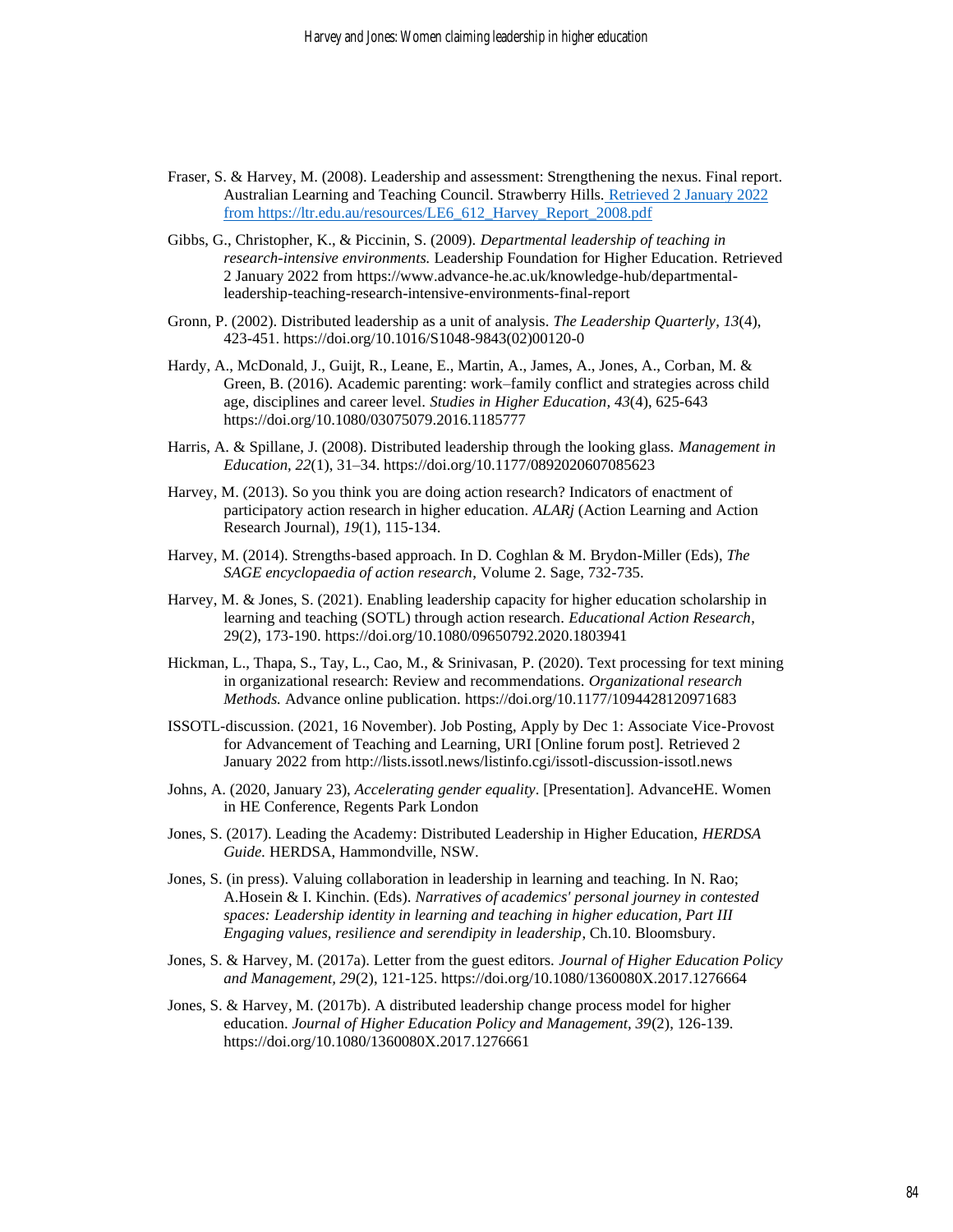- Jones, S., Hadgraft, R., Harvey, M., Lefoe, G., & Ryland, K. (2014). *Evidence-based benchmarking framework for a distributed leadership approach to capacity building in learning and teaching: Final report*. Office for Learning and Teaching. Retrieved 2 January 2022 from https://ltr.edu.au/resources/LE11\_2000\_Jones\_Report\_2014\_0.pdf
- Jones, S., Harvey, M., Lefoe, G & Ryland, K. (2011, August 14-17). Distributed leadership: Working together to ride the waves: the Action Self Enabling Reflective Tool (ASERT). [Paper presentation]. In I. Dobson., M. Conway & R. Sharma (Eds.), *Riding the Waves Tertiary Education Management Conference*, Gold Coast, Queensland, pp. 55-74. Retrieved 2 January 2022 from https://www.atem.org.au/documents/item/499
- Jones, S., Harvey, M., Lefoe, G., & Ryland, K. (2012a). Lessons learnt: identifying synergies in distributed leadership projects: Final report. Office for Learning and Teaching. Retrieved 2 January 2022 from https://ltr.edu.au/resources/LE9\_1222\_Jones\_Report\_2012.pdf.
- Jones, S., Harvey, M., Lefoe, G., & Ryland, K. (2012b). *Interim report on national survey*. [Unpublished report]. RMIT.
- Jones, S., Harvey, M., Lefoe, G., & Ryland, K. (2014). Synthesising theory and practice: distributed leadership in higher education. *Educational Management Administration and Leadership, 42*(5), 603-619. https://doi.org/10.1177/1741143213510506
- Kreber, C. (2004). An analysis of two models of reflection and their implications for educational development. *International Journal for Academic Development, 9*(1), 29-49. <https://doi.org/10.1080/1360144042000296044>
- Moodley, A., & Toni, N. M. (2017). Accessing higher education leadership: Towards a framework for women's professional development. *South African Journal of Higher Education, 31*(3), 138‒153. https://doi.org/10.208535/31-3-917
- Morley, L. (2013). *Women and Higher Education leadership: absences and aspiration. Stimulus Paper.* Leadership Foundation for Higher Education. Retrieved 2 January 2022 from https://www.advance-he.ac.uk/knowledge-hub/women-and-higher-education-leadershipabsences-and-aspirations
- Murphy, M., Callander, J.K., Dohan, D; & Grandis, J.R. (2021). Women's experiences of promotion and tenure in academic medicine and potential implications for gender disparities in career advancement a qualitative analysis. *JAMA Network Open, 4*(9): e2125843. https://doi.org/10.1001/jamanetworkopen.2021.25843
- Pearce, C.L., & Conger, J. A. (2003). *Shared Leadership: Reframing the hows and whys of leadership.* Sage. https://doi.org/10.4135/9781452229539
- Pennebaker, J.W., Boyd, R.L., Jordan. K., & Blackburn, K. (2015). *The development and psychometric properties of LIWC2015*. University of Texas at Austin. https://doi.org/10.4135/9781452229539
- Probert, B. (2013). Teaching-focused academic appointments in Australian universities: recognition specialisation or stratification. *Discussion Paper.* Retrieved 2 January 2022 from https://ltr.edu.au/resources/Probert\_Discussion paper\_2013.pdf
- Shankar, K., Phelan, D., Suri, V. R., Watermeyer, R., Knight, C., & Crick, T. (2021). 'The COVID-19 crisis is not the core problem': Experiences, challenges, and concerns of Irish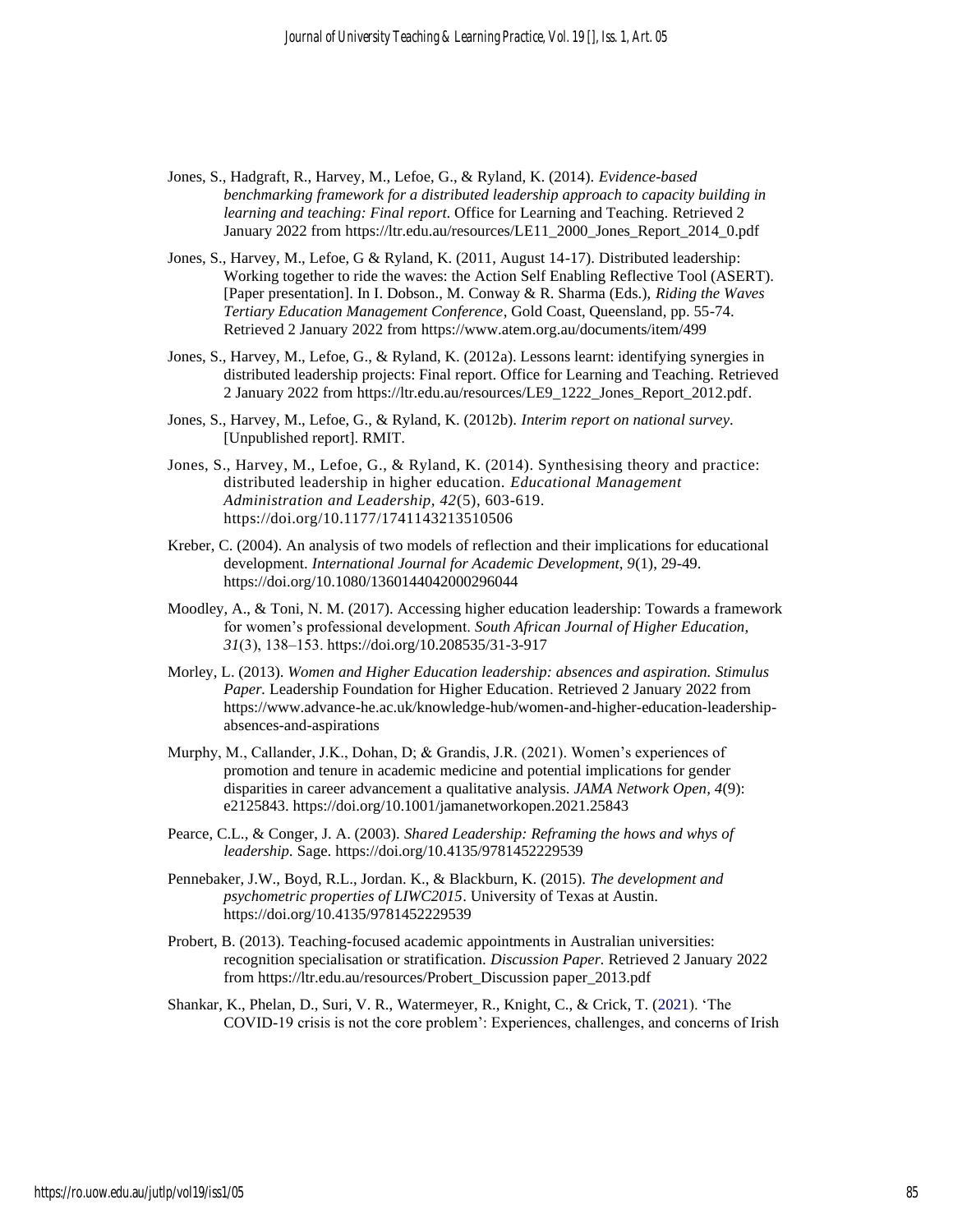academia during the pandemic. *Irish Educational Studies, 40*(2), 169–175. https://doi.org/10.1080/03323315.2021.1932550

- Sharafizad, F. (2021, August 11). Careers of female academics stall with mid-level holding pattern – opinion, *Campus Review*. Retrieved 2 January 2022 from https://www-campusreviewcom-au.simsrad.net.ocs.mq.edu.au/2021/08/careers-of-female-academics-stall-with-midlevel-holding-pattern-opinion/
- Sharafizad, F., Brown, K., Jogulu, U., & Omari, M. (2018, June 19-22). *Stuck in a bottleneck: The careers of female academics at Australian Universities*. [Paper presentation]. European Academy of Management (EURAM18)- Research in Action: Accelerating knowledge creation in management conference, Reykjavik, Iceland.
- Strachan, G; Broadbent, K; Whitehouse, G; Peetz, D. & Bailey, J. (2011, July 4-7). *Looking for women in Australian universities*. [Paper presentation]. In K. Krause, M. Buckridge, C. Grimmer, & S. Pubrick-Illekm (Eds.), *Research and development in higher education: Higher education on the edge,* 34, pp.308-319, Gold Coast, Australia.
- Tessens, I. (2008, July 1-4). A review of the current practices in women-only staff development programmes at Australian universities. [Paper presentation]. In M. Barrow & K. Sutherland (Eds). *Engaging Communities, Proceedings of the 31st HERDSA Annual Conference*, Rotorua, New Zealand, 329-340.
- Thornton, M. (2013). The Mirage of Merit: Reconstituting the 'Ideal Academic'. *Australian Feminist Studies, 28* (76), 127–143. https://doi.org/10.1080/08164649.2013.789584
- Uhl-Bien, M., Marion, R., & McKelvey, B. (2007). Complexity leadership theory: Shifting leadership from the industrial era to the knowledge. *The Leadership Quarterly*, *18*(4), 293-318. [https://doi.org/10.1016/j.leaqua.2007.04.002](https://psycnet.apa.org/doi/10.1016/j.leaqua.2007.04.002)
- United Nations Educational, Scientific and Cultural Organisation (UNESCO). (2002). *Women and management in higher education: a good practice handbook.* United Nations Educational, Scientific and Cultural Organisation. Retrieved 2 January 2022 from https://unesdoc.unesco.org/ark:/48223/pf0000126751
- Universities Australia (2010). *Universities Australia strategy for women: 2011-2014*. Universities Australia. Retrieved 2 January 2022 from https://www.spp.uwa.edu.au/\_\_data/assets/pdf\_file/0013/2859979/UA-Strategy-for-Women-2011-14.pdf
- Universities Australia (2020). *2019 Selected inter-institutional gender equity statistics. Universities Australia*. Retrieved 2 January 2022 from https://www.universitiesaustralia.edu.au/wp-content/uploads/2020/08/2019-UA-Selected-Inter-Institutional-Gender-Equity-Statistics.pdf
- Wadsworth, Y. (2010). *Building in research and evaluation. Human inquiry for living systems*. Allen & Unwin.
- Winchester, H. P. M. & Browning, L. (2015) Gender equality in academia: a critical reflection. *Journal of Higher Education Policy and Management, 37*(3), 269-281, https://doi.org/10.1080/1360080X.2015.1034427
- Winchester, H; Lorenzo, S. & Browning, L. (2006) Academic women's promotions in Australian universities. *Employee Relations*, *28*(6), 505-522. <https://doi.org/10.1108/01425450610704461>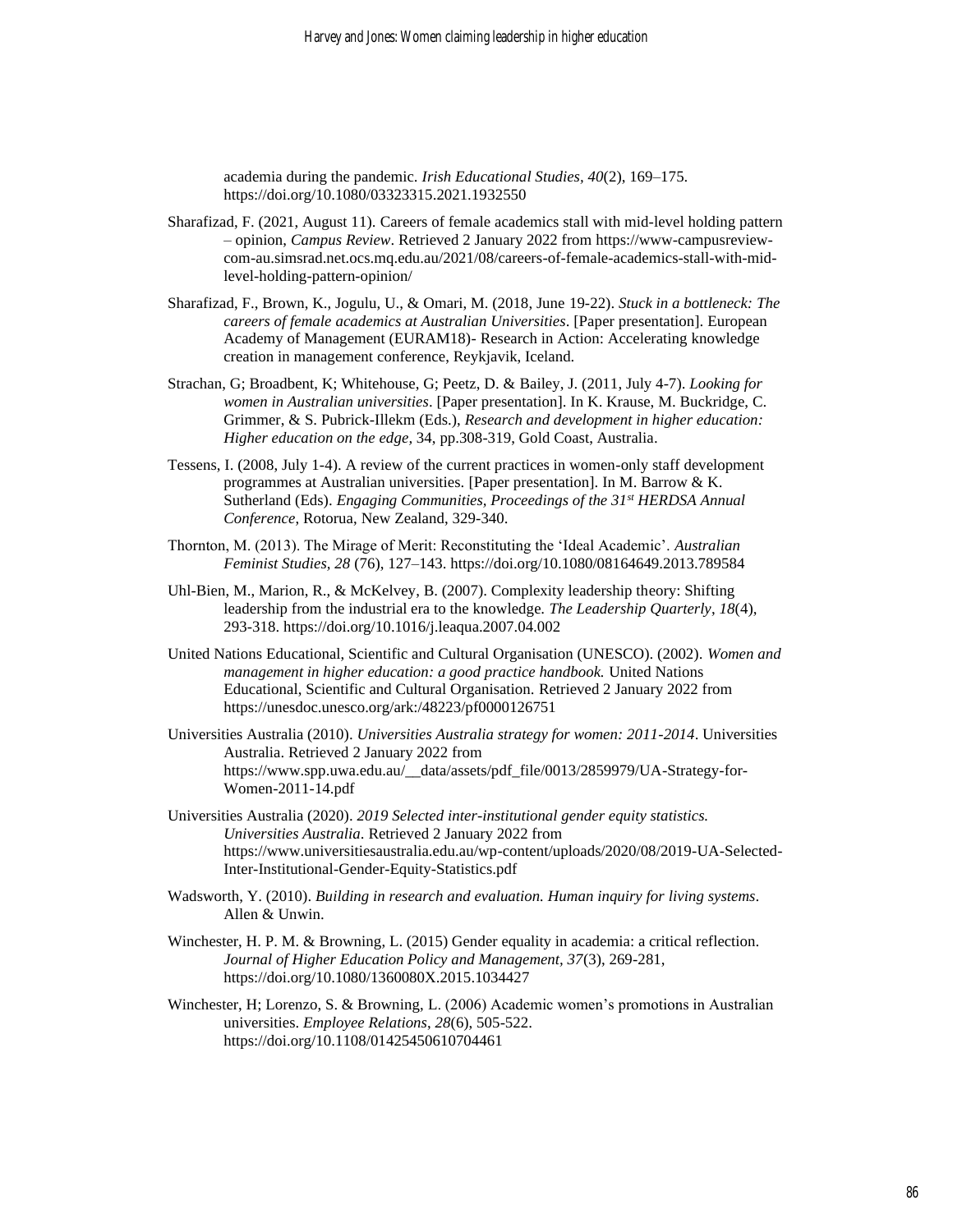WomenCount. (2017). WomenCount Australian Universities 2016. A report by Norma Jarboe OBE. WomenCount. Retrieved 2 January 2022 from https://www.universitiesaustralia.edu.au/wp-content/uploads/2019/06/WomenCount-Autralian-Report\_ARTWORK-1.pdf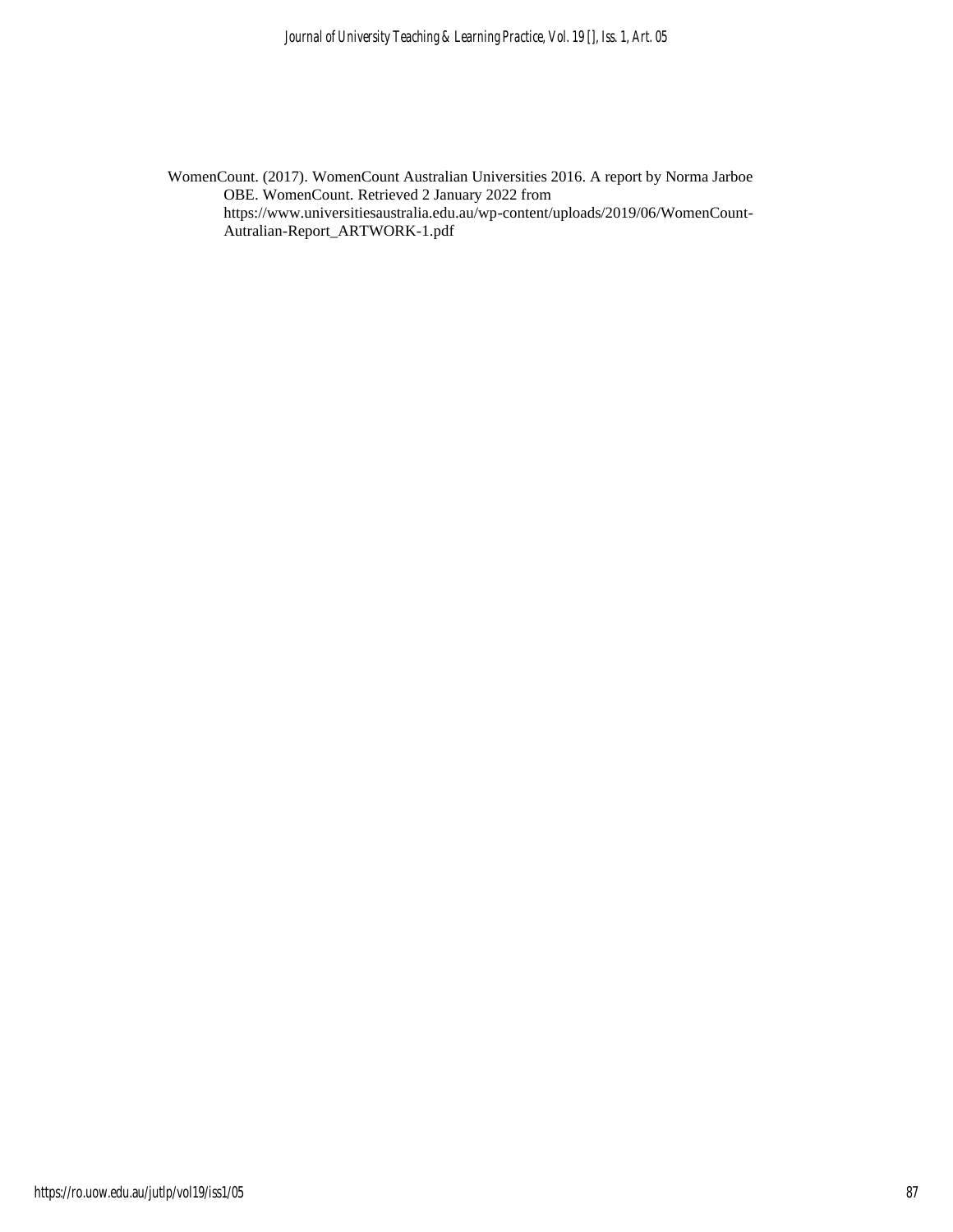# **Appendix A.**

Template - Claiming leadership with the 6E framework

| Tenet 1<br><b>ENGAGE</b> | Tenet 2<br><b>ENABLE</b> through<br><b>Collaboration &amp; trust</b> | Tenet 3<br><b>ENACT</b><br>Processes, systems &<br>support | Tenet 4<br><b>ENCOURAGE</b> with<br><b>Build relationships,</b><br>communication, training | Tenet 5<br><b>EVALUATE</b><br>$\boldsymbol{Im} \boldsymbol{p} act$ | Tenet 6<br><b>EMERGENT</b> |
|--------------------------|----------------------------------------------------------------------|------------------------------------------------------------|--------------------------------------------------------------------------------------------|--------------------------------------------------------------------|----------------------------|
|                          |                                                                      |                                                            |                                                                                            |                                                                    |                            |
|                          |                                                                      |                                                            |                                                                                            |                                                                    |                            |
|                          |                                                                      |                                                            |                                                                                            |                                                                    |                            |
|                          |                                                                      |                                                            |                                                                                            |                                                                    |                            |
|                          |                                                                      |                                                            |                                                                                            |                                                                    |                            |
|                          |                                                                      |                                                            |                                                                                            |                                                                    |                            |
| $\mathbf X$              |                                                                      |                                                            |                                                                                            |                                                                    |                            |
|                          |                                                                      |                                                            |                                                                                            |                                                                    |                            |